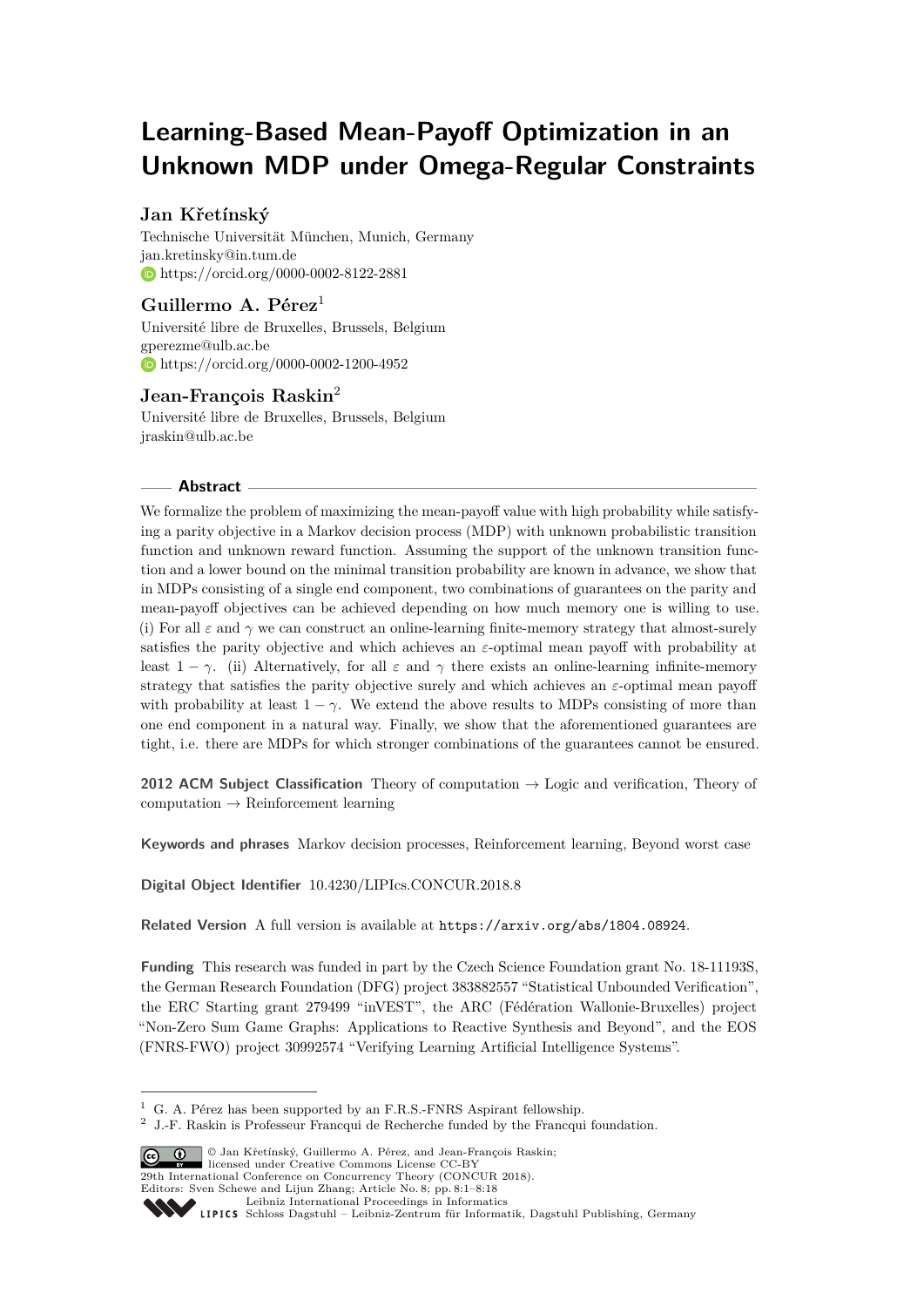#### **8:2 Learning-Based Mean-Payoff Optimization in an Unknown Parity MDP**

## **1 Introduction**

**Reactive synthesis and online reinforcement learning.** Reactive systems are systems that maintain a continuous interaction with the environment in which they operate. When designing such systems, we usually face two partially conflicting objectives. First, to ensure a safe execution, we want some basic and critical properties to be enforced by the system no matter how the environment behaves. Second, we want the reactive system to be as efficient as possible given the actual observed behaviour of the environment in which the system is executed. As an illustration, let us consider a robot that needs to explore an unknown environment as efficiently as possible while avoiding any collision. While operating at low speed makes it easier to avoid collisions, it will impair its ability to explore the environment quickly even if the environment is clear of other objects.

There has been, in the past, a large research effort to define mathematical models and algorithms in order to address the two objectives above, but in isolation only. To synthesize safe control strategies, two-player zero-sum games with omega-regular objectives have been proposed [\[29,](#page-17-1) [4\]](#page-15-0). Reinforcement-learning (RL, for short) algorithms for partially-specified Markov decision processes (MDPs) have been proposed (see e.g. [\[32,](#page-17-2) [22,](#page-16-0) [26,](#page-17-3) [28\]](#page-17-4)) to learn strategies that reach (near-)optimal performance in the actual environment in which the system is executed. In this paper, we want to answer the following question: *How efficient can online-learning techniques be if only correct executions, i.e. executions that satisfy a specified omega-regular objective, are explored during execution?* So, we want to understand how to combine synthesis and RL to construct systems that are safe, yet, at the same time, can adapt their behaviour according to the actual environment in which they execute.

**Problem statement.** In order to answer in a precise way the question above, we consider a model halfway between the fully-unknown models considered in RL and the full-known models used in verification. To be precise, we consider as input an MDP with rewards whose transition probabilities are not known and whose rewards are discovered on the fly. That is, the input is the support of the unknown transition function of the MDP. This is natural from the point of view of verification since: we may be working with an underspecified system, its qualitative behaviour may have already been observed, or we may not trust all given probability values. As optimization objective on this MDP, we consider the mean-payoff function, and to capture the sure omega-regular constraint we use a parity objective.

**Contributions.** Given a lower bound  $\pi_{\min}$  on the minimal transition probability, we show that, in partially-specified MDPs consisting of a single end component (EC), two combinations of guarantees on the parity and mean-payoff objectives can be achieved. (i) For all *ε* and *γ*, we show how to construct a finite-memory strategy which almost-surely satisfies the parity objective and which achieves an  $\varepsilon$ -optimal mean payoff with probability at least  $1 - \gamma$ (Prop. [20\)](#page-14-0). (ii) For all  $\varepsilon$  and  $\gamma$ , we show how to construct an infinite-memory strategy which satisfies the parity objective surely and which achieves an *ε*-optimal mean payoff with probability at least  $1 - \gamma$  (Prop. [14\)](#page-10-0). We also extend our results to MDPs consisting of more than one EC in a natural way (Thms. [21](#page-14-1) and [16\)](#page-11-0) and study special cases that allow for improved optimality results as in the case of good ECs (Props. [11](#page-9-0) and [17\)](#page-13-0). Finally, we show that there are partially-specified MDPs for which stronger combinations of the guarantees cannot be ensured.

Our usage of  $\pi_{\min}$  follows [\[9,](#page-15-1) [18\]](#page-16-1) where it is argued that it is necessary for the statistical analysis of unbounded-horizon properties and realistic in many scenarios.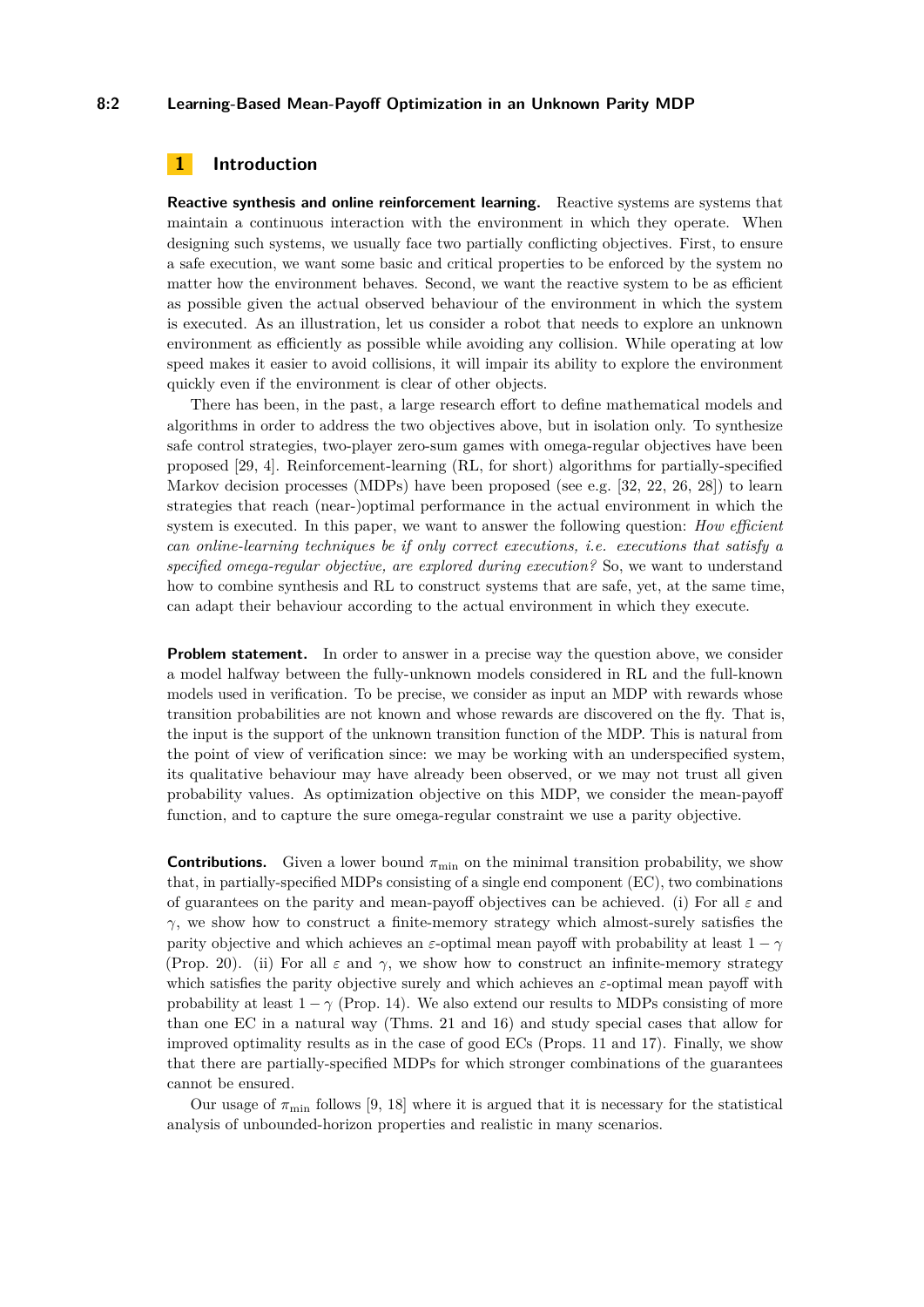<span id="page-2-0"></span>

**Figure 1** Two automata, representing unknown MDPs, are depicted in the figure. Actions label edges from states (circles) to distributions (squares); a probability-reward pair, edges from distributions to states; an action-reward pair, Dirac transitions; a name-priority pair, states.

**Example: almost-sure constraints.** Consider the MDP on the right-hand side of Fig. [1](#page-2-0) for which we know the support of the transition function but not the probabilities *x* and *y* (for simplicity the rewards are assumed to be known). First, note that while there is no surely winning strategy for the parity objective in this MDP, playing action *a* forever in  $q_0$ guarantees to visit state  $q_3$  infinitely many times with probability one, i.e. this is a strategy that almost-surely wins the parity objective. Clearly, if  $x > y$  then it is better to play *b* for optimizing the mean-payoff, otherwise, it is better to play *a*. As *x* and *y* are unknown, we need to learn estimates  $\hat{x}$  and  $\hat{y}$  for those values to make a decision. This can be done by playing *a* and *b* a number of times from *q*<sup>0</sup> and by observing how many times we get up and how many times we get down. If  $\hat{x} > \hat{y}$ , we may choose to play *b* forever in order to optimize our mean payoff. We then face two difficulties. First, after the learning episode, we may instead observe  $\hat{x} \leq \hat{y}$  while  $x \geq y$ . This is because we may have been unlucky and observed statistics that differ from the real distribution. Second, playing *b* always is not an option if we want to satisfy the parity objective with probability 1 (almost surely). In this paper, we give algorithms to overcome these two problems and compute a finite-memory strategy that satisfies the parity objective with probability 1 and is close to the optimal expected mean-payoff value with high probability.

The finite-memory learning strategy produced by our algorithm works as follows in this example. First, it chooses  $n \in \mathbb{N}$  large enough so that trying *a* and *b* from  $q_0$  as many as *n* times allows it to learn  $\hat{x}$  and  $\hat{y}$  such that  $|\hat{x} - x| \leq \varepsilon$  and  $|\hat{y} - y| \leq \varepsilon$  with probability at least  $1 - \gamma$ . Then, if  $\hat{x} > \hat{y}$  the strategy plays *b* for *K* steps and then *a* once. *K* is chosen large enough so that the mean payoff of any run will be  $\varepsilon$ -close to the best obtainable expected mean payoff with probability at least  $1 - \gamma$ . Furthermore, as *a* is played infinitely many times, the upper-right state will be visited infinitely many times with probability 1. Hence, the strategy is also almost-surely satisfying the parity objective.

In the sequel we also show that if we allow for learning all along the execution of the strategy then we can get, on this example, the exact optimal value and satisfy the parity objective almost surely. However, to do so, we need infinite memory.

**Related works.** In [\[11,](#page-15-2) [17,](#page-16-2) [8,](#page-15-3) [16\]](#page-16-3), we initiated the study of a mathematical model that combines MDPs and two-player zero sum games. With this new model, we provide formal grounds to synthesize strategies that guarantee *both* some minimal performance against any adversary *and* a higher expected performance against a given expected behaviour of the environment, thus essentially combining the two traditional standpoints from games and MDPs. Following this approach, in [\[1\]](#page-15-4), Almagor et al. study MDPs equipped with a mean-payoff and parity objective. They study the problem of synthesizing a strategy that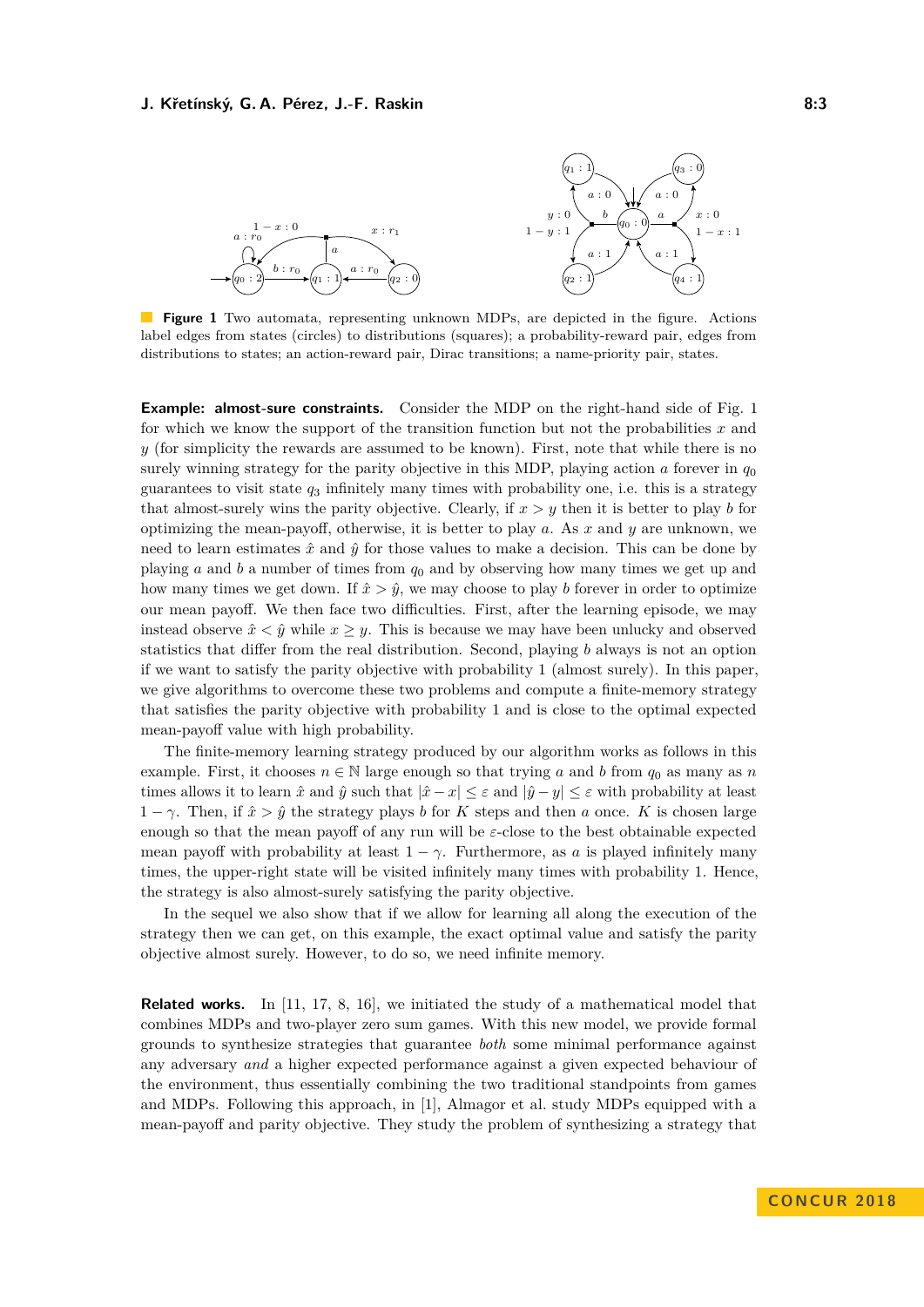#### **8:4 Learning-Based Mean-Payoff Optimization in an Unknown Parity MDP**

ensures an expected mean-payoff value that is as large as possible while satisfying a parity objective surely. In [\[15\]](#page-16-4), Chatterjee and Doyen study how to enforce almost surely a parity objective together with threshold constraint on the expected mean-payoff. See also [\[10\]](#page-15-5), where mean-payoff MDPs with energy constraints are studied. In all those works, the transition probability and the reward function are *known* in advance. In contrast, we consider the more complex setting in which the reward function is *discovered on the fly during execution time* and the transition probabilities need to be *learned*.

In [\[19,](#page-16-5) [33,](#page-17-5) [21,](#page-16-6) [2\]](#page-15-6), RL is combined with safety guarantees. In those works, there is a MDP with a set of unsafe states that must be avoided at all cost. This MDP is then restricted to states and actions that are safe and cannot lead to unsafe states. Thereafter, classical RL is exercised. The problem that is considered there is thus very similar to the problem that we study here with the difference that they only consider *safety constraints*. For safety constraints, the reactive synthesis phase and the RL can be entirely decoupled with a two-phase algorithm. A simple two-phase approach cannot be applied to the more general setting of parity objectives. In our more challenging setting, we need to intertwine the learning with the satisfaction of the parity objective in a non trivial way. It is easy to show that reducing parity to safety, as in [\[7\]](#page-15-7), could lead to learning strategies that are arbitrary far from the optimal value that our learning strategies achieve. In [\[34\]](#page-17-6), Topcu and Wen study how to learn in a MDP with a discounted-sum (and not mean-payoff) function and liveness constraints expressed as deterministic Büchi automata that must be enforced *almost surely*. Contrary to our setting, they do not consider general omega-regular specifications expressed as parity objectives nor *sure* satisfaction.

Finally, in [\[9\]](#page-15-1), we apply RL to MDPs where even the topology is unknown. Only  $\pi_{\min}$ and, for convenience, the size of the state space is given. There, we optimize the probability to satisfy an omega-regular property; however, no mean payoff is involved.

**Structure of the paper.** In Sect. 2, we introduce the necessary preliminaries. In Sect. 3, we study online finite and infinite-memory learning strategies for mean-payoff objectives without omega-regular constraints. In Sect. 4, we study strategies for mean-payoff objectives under a parity constraint that must be enforced surely. In Sect. 5, we study strategies for mean-payoff objectives under a parity constraint that must be enforced almost surely.

## **2 Preliminaries**

Let *S* be a finite set. We denote by  $\mathcal{D}(S)$  the set of all *(rational) probabilistic distributions* on *S*, i.e. the set of all functions  $f: S \to \mathbb{Q}_{\geq 0}$  such that  $\sum_{s \in S} f(s) = 1$ . For sets *A* and *B* and functions  $g : A \to \mathcal{D}(S)$  and  $h : A \times B \to \mathcal{D}(S)$ , we write  $g(s|a)$  and  $h(s|a, b)$  instead of  $g(a)(s)$  and  $h(a, b)(s)$  respectively. The *support* of a distribution  $f \in \mathcal{D}(S)$  is the set  $\text{supp}(f) \stackrel{\text{def}}{=} \{s \in S \mid f(s) > 0\}.$  The support of a function  $g: A \to \mathcal{D}(S)$  is the relation  $R \subseteq A \times S$  such that  $(a, s) \in R \iff g(s|a) > 0$ .

#### **2.1 Markov chains**

 $\triangleright$  **Definition 1** (Markov chains). A *Markov chain* C (MC, for short) is a tuple  $(Q, \delta, p, r)$ where  $Q$  is a (potentially countably infinite) set of states,  $\delta$  is a (probabilistic) transition function  $\delta: Q \to \mathcal{D}(Q), p: Q \to \mathbb{N}$  is a priority function, and  $r: \text{supp}(\delta) \to [0,1] \cap \mathbb{Q}$  is an (instantaneous) reward function.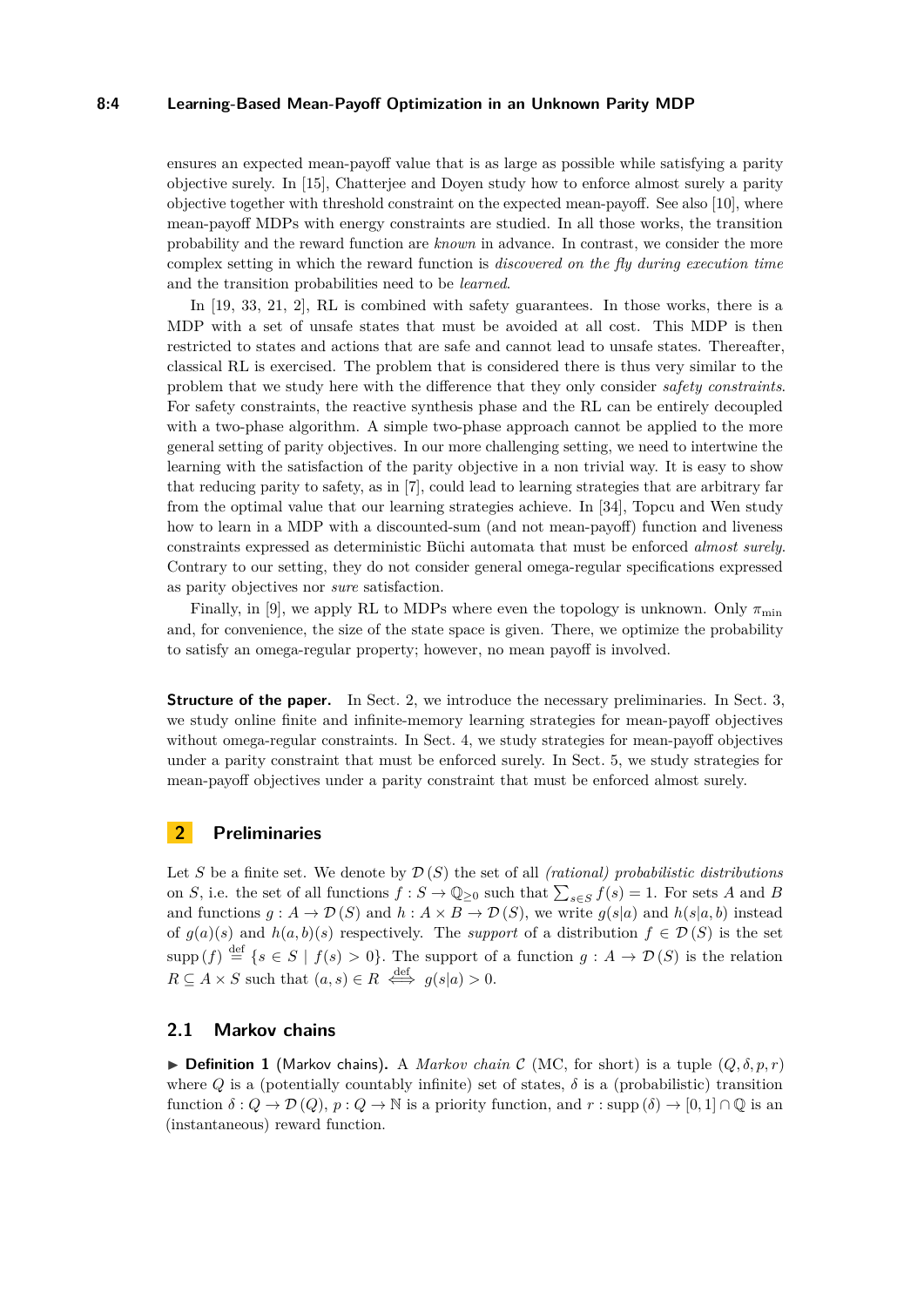A *run* of an MC is an infinite sequence of states  $q_0q_1 \cdots \in Q^\omega$  such that  $\delta(q_{i+1}|q_i) > 0$  for all  $0 \leq i$ . We denote by Runs<sup>*qo*</sup>(*C*) the set of all runs of *C* that start with the state *q*<sub>0</sub>.

Consider an initial state  $q_0$ . The *probability* of every measurable *event*  $A \subseteq \text{Runs}^{q_0}(\mathcal{C})$  is well-defined [\[31,](#page-17-7) [25\]](#page-17-8). We denote by  $\mathbb{P}^{q_0}_{\mathcal{C}}[\mathcal{A}]$  the probability of  $\mathcal{A}$ ; for a measurable function  $f: \text{Runs}^{q_0}(\mathcal{C}) \to \mathbb{R}$ , we write  $\mathbb{E}_{\mathcal{C}}^{q_0}[f]$  for the *expected value* of the function  $f$  under the probability measure  $\mathbb{P}_{\mathcal{C}}^{q_0}$  [·] (see [\[23,](#page-16-7) [25\]](#page-17-8) for a detailed definition of these classical notions).

**Parity and mean payoff.** Consider a run  $\rho = q_0 q_1 \dots$  of C. We say  $\rho$  *satisfies the parity objective*, written  $\rho \models$  PARITY, if the minimal priority of states along the run is even. That is to say  $\varrho \models$  PARITY  $\stackrel{\text{def}}{\iff}$  lim inf $\{p(q_i) \mid i \in \mathbb{N}\}$  is even. In a slight abuse of notation, we sometimes write PARITY to refer to the set of all runs of an MC which satisfy the parity objective  $\{ \varrho \in \text{Runs}^{q_0}(\mathcal{C}) \mid \varrho \models \text{PARITY}\}.$  The latter set of runs is clearly measurable.

The *mean-payoff function*  $\mathbf{MP}$  is defined for all runs  $\rho = q_0 q_1 \dots$  of C as follows  $\mathbf{MP}(\rho) \stackrel{\text{def}}{=}$  $\liminf_{j \in \mathbb{N} > 0} \frac{1}{j} \sum_{i=0}^{j-1} r(q_i, q_{i+1})$ . This function is readily seen to be Borel definable [\[13\]](#page-16-8), thus also measurable.

## **2.2 Markov decision processes**

I **Definition 2** (Markov decision processes)**.** A *(finite discrete-time) Markov decision process* M (MDP, for short) is a tuple  $(Q, A, \alpha, \delta, p, r)$  where Q is a finite set of states, A a finite set of actions,  $\alpha$  :  $Q \to \mathcal{P}(A)$  a function that assigns to q its set of available actions,  $\delta$  :  $Q \times A \rightarrow \mathcal{D}(Q)$  a (partial probabilistic) transition function with  $\delta(q, a)$  defined for all  $q \in Q$  and all  $a \in \alpha(q)$ ,  $p: Q \to \mathbb{N}$  a priority function, and  $r: supp(\delta) \to [0,1] \cap \mathbb{Q}$  a reward function. We make the assumption that  $\alpha(q) \neq \emptyset$  for all  $q \in Q$ , i.e. there are no deadlocks.

A *history h* in an MDP is a finite state-reward-action sequence that ends in a state and respects  $\alpha$ ,  $\delta$ , and r, i.e. if  $h = q_0 a_0 x_0 \dots a_{k-1} x_{k-1} q_k$  then  $a_i \in \alpha(q_i)$ ,  $\delta(q_{i+1} | q_i, a_i) > 0$ , and  $r(q_i, a_i, q_{i+1})$ , for all  $0 \leq i < k$ . We write last(*h*) to denote the state  $q_k$ . For two histories  $h, h'$ , we write  $h < h'$  if  $h$  is a *proper prefix* of  $h'$ .

**Definition 3** (Strategies). A *strategy*  $\sigma$  in an MDP  $\mathcal{M} = (Q, A, \alpha, \delta, p, r)$  is a function  $\sigma : (Q \cdot A \cdot \mathbb{Q})^* Q \to \mathcal{D}(A)$  such that  $\sigma(a|h) > 0 \implies a \in \alpha(\text{last}(h)).$ 

We write that a strategy  $\sigma$  is *memoryless* if  $\sigma(h) = \sigma(h')$  whenever last $(h) = \text{last}(h')$ ; *deterministic* if for all histories *h* the distribution  $\sigma(h)$  is Dirac.

Throughout this work we will speak of *steps*, *episodes*, and *following strategies*. We write that  $\sigma$  follows  $\tau$  (from the history  $h = q_0 a_0 x_0 \dots q_k$ ) during n steps if for all  $h' = q'_0 a'_0 x'_0 \dots q'_\ell$ , such that  $h < h'$  and  $\ell \leq k + n$ , we have that  $\sigma(h') = \tau(h')$ . An episode is simply a finite sequence of consecutive steps, i.e. a finite infix of the history, during which one or more strategies may have been sequentially followed.

A *stochastic Mealy machine*  $\mathcal T$  is a tuple  $(M, m_0, f_u, f_o)$  where M is a (potentially countably infinite) set of memory elements,  $m_0 \in M$  is the initial memory element,  $f_u$ :  $M \times Q \times Q \rightarrow M$  is an update function, and  $f_o: M \times Q \rightarrow \mathcal{D}(A)$  is an output function. The machine T is said to implement a strategy  $\sigma$  if for all histories  $h = q_0 a_0 x_0 \dots a_{k-1} x_{k-1} q_k$  we have  $\sigma(h) = f_o(m_k, q_k)$ , where  $m_k$  is inductively defined as  $m_i = f_u(m_{i-1}, q_{i-1}, x_{i-1})$  for all  $i \geq 1$ . It is easy to see that any strategy can be implemented by such a machine. A strategy  $\sigma$  is said to have *finite memory* if there exists a stochastic Mealy machine that implements it and such that its set *M* of memory elements is finite.

A (possibly infinite) state-action sequence  $h = q_0a_0x_0q_1a_1x_1...$  is *consistent with strategy σ* if  $σ(a_i|q_0a_0x_0...a_{i-1}x_{i-1}q_i) > 0$  for all  $i ≥ 0$ .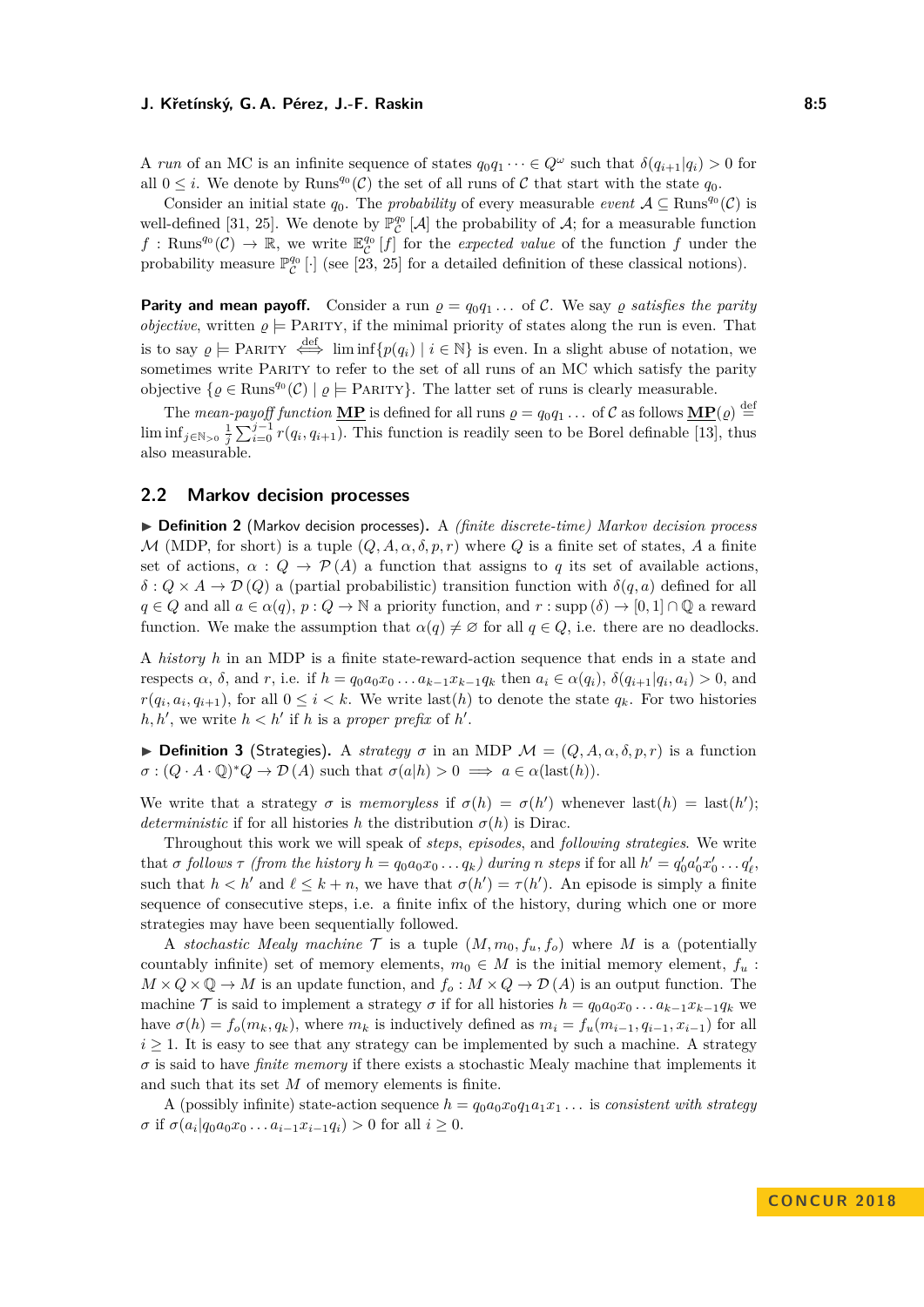#### **8:6 Learning-Based Mean-Payoff Optimization in an Unknown Parity MDP**

**From MDPs to MCs.** The MDP  $\mathcal M$  and a strategy  $\sigma$  implemented by the stochastic Mealy machine  $(M, m_0, f_u, f_0)$  induce the MC  $\mathcal{M}^{\sigma} = (Q', \delta', p', r')$  where  $Q' = (Q \times M \times A) \cup (Q \times M)$ ;  $\delta'(\langle q',m',a'\rangle|s) = f_o(a'|m,q) \cdot \delta(q'|q,a')$  for any  $s \in \{\langle q,m,a\rangle, \langle q,m\rangle\}$  and  $a' \in \alpha(q)$  with  $(q, a', q') \in \text{supp}(\delta) \text{ and } m' = f_u(m, q, r(q, a', q')); \ p'(\langle q, m, a \rangle) = p'(\langle q, m \rangle) = p(q); \text{ and }$  $r'(s, \langle q', m', a' \rangle) = r(q, a, q')$  for any  $s \in {\langle q, m, a \rangle, \langle q, m \rangle}.$  For convenience, we write  $\mathbb{P}^{q_0}_{\mathcal{M}^{\sigma}}$  [·] instead of  $\mathbb{P}^{\langle q_0,m_0\rangle}_{\mathcal{M}^\sigma}[\cdot].$ 

A strategy  $\sigma$  is said to be *unichain* if  $\mathcal{M}^{\sigma}$  has a single recurrent class, i.e. a single bottom strongly-connected component (BSCC).

**End components.** Consider a pair  $(S, \beta)$  where  $S \subseteq Q$  and  $\beta : S \rightarrow \mathcal{P}(A)$  gives a subset of actions allowed per state (i.e.  $\beta(q) \subseteq \alpha(q)$  for all  $q \in S$ ). Let  $\mathcal{G}_{(S,\beta)}$  be the directed graph  $(S, E)$  where *E* is the set of all pairs  $(q, q') \in S \times S$  such that  $\delta(q' | q, a) > 0$  for some  $a \in \beta(q)$ . We say  $(S, \beta)$  is an *end component* (EC) if the following hold: if  $a \in \beta(s)$ , for  $(s, a) \in S \times A$ , then supp  $(\delta(s, a)) \subseteq S$ ; and the graph  $\mathcal{G}_{(S, \beta)}$  is strongly connected. Furthermore, we say the EC (*S, β*) is *good (for the parity objective)* (a GEC, for short) if the minimal priority over all states from *S* is even; *weakly good* if it contains a GEC.

For ECs  $(S, \beta)$  and  $(S', \beta')$ , let us denote by  $(S, \beta) \subseteq (S', \beta')$  the fact that  $S \subseteq S'$  and  $\beta(s) \subseteq \beta'(s)$  for all  $s \in S$ . We denote by MEC<sub>M</sub> the set of all maximal ECs (MECs) in M with respect to  $\subseteq$ . It is easy to see that for all  $(S, \cdot), (S', \cdot) \in \text{MEC}_{\mathcal{M}}$  we have that  $S \cap S' = \emptyset$ , i.e. every state belongs to at most one MEC.

**Model learning and robust strategies.** In this work we will "approximate" the stochastic dynamics of an unknown EC in an MDP. Below, we formalize what we mean by approximation.

**Definition 4** (Approximating distributions). Let  $\mathcal{M} = (Q, A, \alpha, \delta, p, r)$  be an MDP,  $(S, \beta)$ an EC, and  $\varepsilon \in (0,1)$ . We say  $\delta'$  is  $\varepsilon$ -close to  $\delta$  in  $(S,\beta)$ , denoted  $\delta' \sim_{(S,\beta)}^{\varepsilon} \delta$ , if  $|\delta'(q' | q, a) - \delta(q' | q, a)| \leq \varepsilon$  for all  $q, q' \in S$  and all  $a \in \beta(q)$ . If the inequality holds for all  $q, q' \in Q$  and all  $a \in \alpha(q)$ , then we write  $\delta' \sim^{\varepsilon} \delta$ .

A strategy  $\sigma$  is said to be *(uniformly) expectation-optimal* if for all  $q_0 \in Q$  we have  $\mathbb{E}^{q_0}_{\mathcal{M}^{\sigma}}$   $[\mathbf{MP}] = \sup_{\tau} \mathbb{E}^{q_0}_{\mathcal{M}^{\tau}}$  [MP]. The following result captures the idea that some expectationoptimal strategies for MDPs whose transition function have the same support are "robust". That is, when used to play in another MDP with the same support and close transition functions, they achieve near-optimal expectation.

<span id="page-5-0"></span>**Lemma 5** (Follows from [\[27,](#page-17-9) Theorem 6] and [\[14,](#page-16-9) Theorem 5]). *Consider values*  $\varepsilon, \eta_{\varepsilon} \in (0,1)$  $such$  *that*  $\eta_{\varepsilon} \leq \frac{\varepsilon \cdot \pi_{\min}}{24|Q|}$ ; *a transition function*  $\delta'$  *such that* supp  $(\delta) = \sup(p(\delta'))$  *and*  $\delta \sim^{\eta_{\varepsilon}} \delta'$ *where*  $\pi_{\min}$  *is the minimal nonzero probability value from*  $\delta$  *and*  $\delta'$ ; *and a reward function*  $r'$  such that  $\max\{|r(q, a, q') - r'(q, a, q')| : (q, a, q') \in \text{supp}(\delta)\}\leq \frac{\varepsilon}{4}$ *. For all memoryless*  $deterministic expectation-optimal strategies \sigma in (Q, A, \alpha, \delta', p, r'), for all q_0 \in Q, it holds$  $that \, |\mathbb{E}^{q_0}_{\mathcal{M}^\sigma} [\mathbf{MP}] - \sup_{\tau} \mathbb{E}^{q_0}_{\mathcal{M}^\tau} [\mathbf{MP}]| \leq \varepsilon.$ 

We say a strategy *σ* such as the one in the result above is *ε-robust-optimal* (with respect to the expected mean payoff).

#### **2.3 Automata as proto-MDPs**

We study MDPs with unknown transition and reward functions. It is therefore convenient to abstract those values and work with *automata*.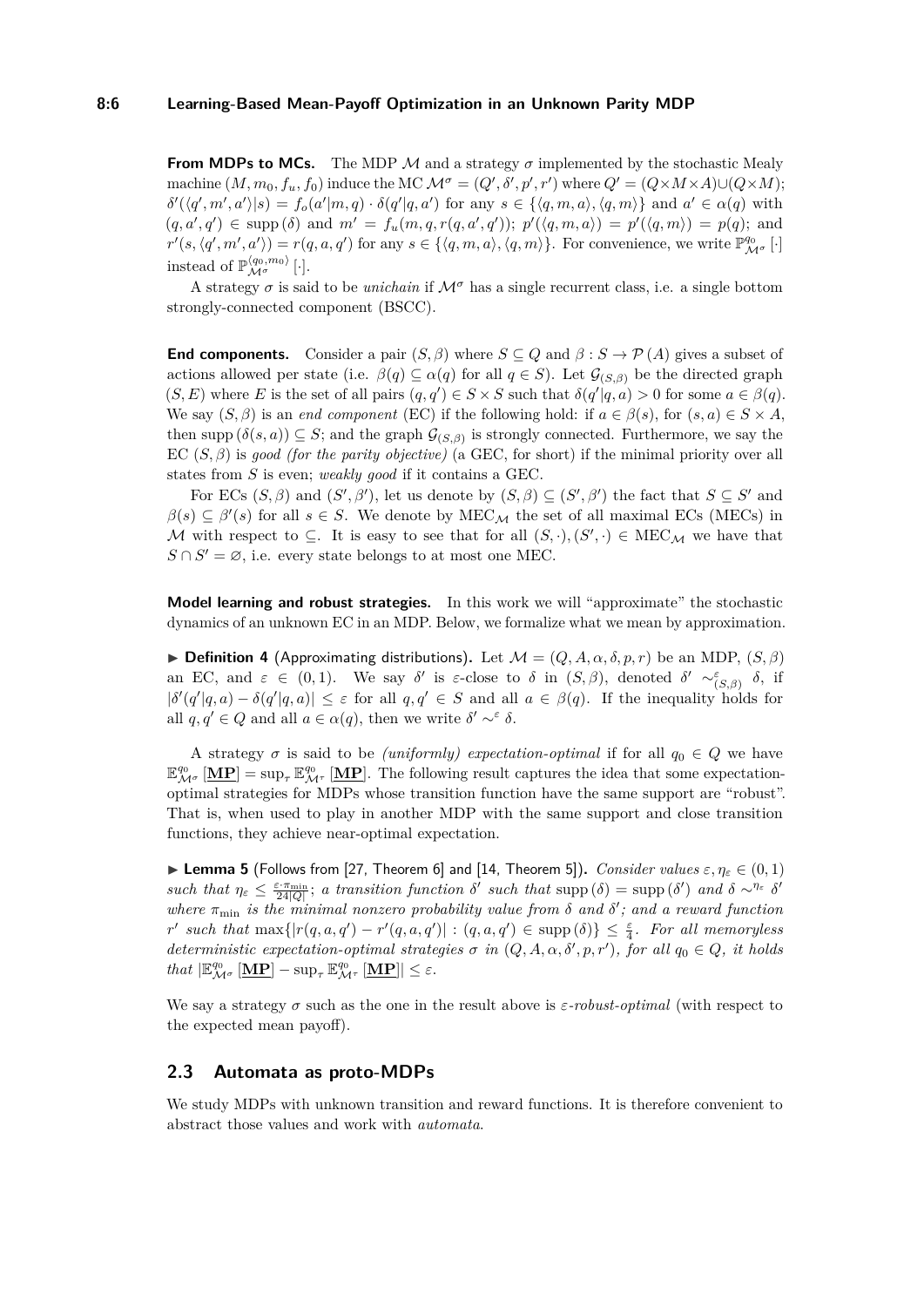$\triangleright$  **Definition 6** (Automata). A *(finite-state parity) automaton* A is a tuple  $(Q, A, T, p)$  where *Q* is a finite set of states, *A* is a finite alphabet of actions,  $T \subseteq Q \times A \times Q$  is a transition relation, and  $p: Q \to \mathbb{N}$  is a priority function. We make the assumption that for all  $q \in Q$ we have  $(q, a, q') \in T$  for some  $(a, q') \in A \times Q$ .

A transition function  $\delta: Q \times A \rightarrow \mathcal{D}(Q)$  is then said to be *compatible* with A if  $\forall (q, a) \in Q \times A : \text{supp}(\delta(q, a)) = \{q' \mid T(q, a, q')\}.$  For a transition function  $\delta$  compatible with A and a reward function  $r : T \to [0,1] \cap \mathbb{Q}$ , we denote by  $\mathcal{A}_{\delta,r}$  the MDP  $(Q, A, \alpha_T, \delta, p, r)$ where  $a \in \alpha_T(q) \iff \exists (q, a, q') \in T$ . It is easy to see that the sets of ECs of MDPs  $(Q, A, \alpha_T, \delta, p, r)$  and  $(Q, A, \alpha_T, \delta', p, r')$  coincide for all  $\delta'$  compatible with A and all reward functions r'. Hence, we will sometimes speak of the ECs of an automaton.

**Example: sure-constraints.** Consider the (variable-labelled-)automaton on the left-hand side of Fig. [1.](#page-2-0) Note that playing *a* forever surely wins the parity objective from everywhere but it may not be optimal for the expected mean payoff. To play optimally, we need to learn about the values  $r_1$ ,  $r_2$ , and  $x$ . Assume that we play for  $n$  steps  $a$  and  $b$  uniformly at random when in state  $q_0$ . This will probably allows us to reach  $q_1$  and  $q_2$  a number of times, and so to learn  $r_0$  and  $r_1$ , and compute an estimation  $\hat{x}$  of x. If  $\hat{x} \cdot r_1 > r_0$ , we may want to conclude that the optimal strategy is to always play  $b$  from  $q_0$ . But we face here two major difficulties. First, after the learning episode of *n* steps, we can observe  $\hat{x} \cdot r_1 > r_0$ while  $x \cdot r_1 \leq r_0$ , this is because we may have been unlucky and observed statistics that differ from the real distribution. Second, playing *b* always is not an option if we want to surely satisfy the parity objective. In this paper, we give algorithms to overcome the two problems. In our example, the strategy constructed by our algorithm will do the following: given  $\varepsilon, \gamma \in (0, 1)$ , choose  $n \in \mathbb{N}$  large enough, learn  $\hat{x}$  such that  $|\hat{x} - x| \leq \varepsilon$  with probability more than  $1 - \gamma$ , then if  $\hat{x} \cdot r_1 \leq r_0$ , play *a* forever. Otherwise, keep playing *b* for longer and longer episodes. If during one of these episodes, the state *q*<sup>2</sup> is not visited (i.e. the parity objective is endangered as the minimal priority seen during the episode is odd) switch to playing *a* forever.

**Transition-probability lower bound.** Let  $\pi_{\min} \in [0,1] \cap \mathbb{Q}$  be a *transition-probability lower bound*. We say that  $\delta$  is *compatible* with  $\pi_{\min}$  if for all  $(q, a, q') \in Q \times A \times Q$  we have that: either  $\delta(q' | q, a) \geq \pi_{\min}$  or  $\delta(q' | q, a) = 0$ .

## <span id="page-6-0"></span>**3 Learning for MP: the Unconstrained Case**

In this section, we focus on the design of optimal learning strategies for the mean-payoff function in the unconstrained single-end-component case. That is, we have an unknown strongly connected MDP with no parity objective.

We consider, in turn, learning strategies that use finite and infinite memory. Whereas classical RL algorithms focus on achieving an optimal expected value (see, e.g., [\[32\]](#page-17-2); cf. [\[6\]](#page-15-8)), we prove here that a stronger result is achievable: one can ensure – using finite memory only – outcomes that are close to the best expected value with high probability. Further, with infinite memory the optimal outcomes can be ensured with probability 1. In both cases, we argue that our results are tight.

For the rest of this section, let us fix an automaton  $\mathcal{A} = (Q, A, T, p)$  such that  $(Q, \alpha_T)$  is an EC, and some  $\pi_{\min} \in (0,1]$ .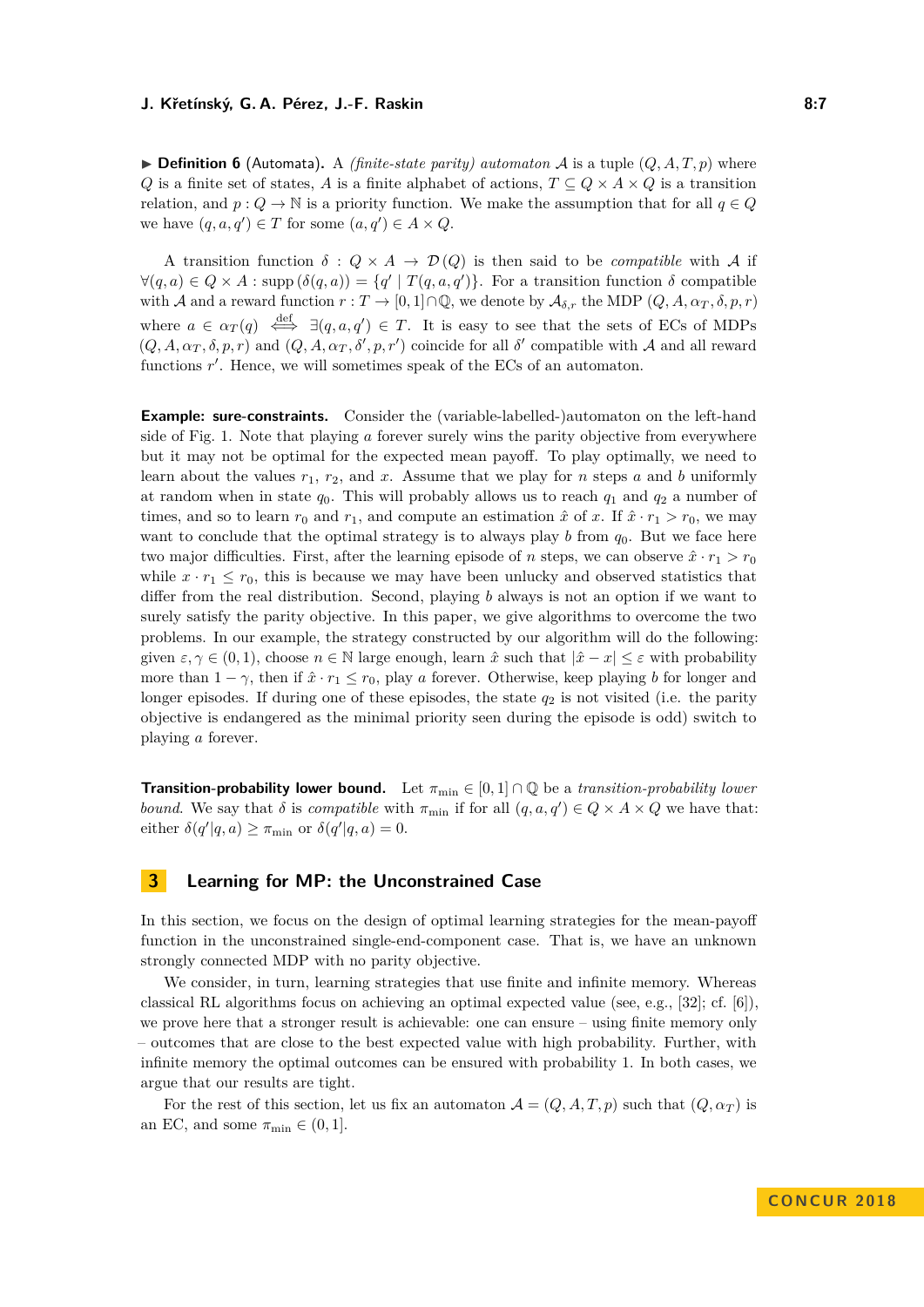#### **8:8 Learning-Based Mean-Payoff Optimization in an Unknown Parity MDP**

**Yardstick.** Let  $\delta$  be a transition function compatible with A and  $\pi_{\min}$ , and r be a reward function. The optimal expected mean-payoff value that is achievable in the unique EC  $(Q, \alpha_T)$  is defined as  $\text{Val}(Q, \alpha_T) \stackrel{\text{def}}{=} \sup_{\sigma} \mathbb{E}^{q_0}_{\mathcal{A}^{\sigma}_{\delta,r}} [\underline{\mathbf{MP}}]$  for any  $q_0 \in Q$ . Indeed, it is well known that this value is the same for all states in the same EC.

Note that this value can always be obtained by a memoryless deterministic [\[20\]](#page-16-10) and unichain [\[11\]](#page-15-2) expectation-optimal strategy when  $\delta$  and  $r$  are known. We will use this value as a yardstick for measuring the performance of the learning strategies we describe below.

**Model learning.** Our strategies learn approximate models of  $\delta$  and  $r$  to be able to compute near-optimal strategies. To obtain those models, we use an approach based on ideas from probably approximately correct (PAC) learning. Namely, we will execute a random exploration of the MDP for some number of steps and obtain an empirical estimation of its stochastic dynamics, see e.g. [\[30\]](#page-17-10). We say that a memoryless strategy  $\lambda$  is a *(uniform random) exploration strategy* for a function  $β : Q → P(A)$  if  $λ(a|q) = 1/β(q)$  for all  $q ∈ Q, a ∈ α(q)$ such that  $a \in \beta(q)$  and  $\lambda(a|q) = 0$  otherwise. Each time the random exploration enters a state  $q$  and chooses an action  $a$ , we say that it performs an experiment on  $(q, a)$ , and if the state reached is  $q'$  then we say that the result of the experiment is  $q'$ . Furthermore, the value *r*(*q*, *a*, *q*') is then known to us. To learn an approximation  $\delta'$  of the transition function  $\delta$ , and to learn *r*, the learning strategy remembers statistics about such experiments. If the random exploration strategy is executed long enough then it collects sufficiently many experiment results to accurately approximate the transition function  $\delta$  and the exact reward function  $r$ with high probability.

The next lemma gives us a bound on the number of |*Q*|-step episodes for which we need to exercise such a strategy to obtain the desired approximation with at least some given probability. It can be proved via a simple application of Hoeffding's inequality.

<span id="page-7-0"></span> $\blacktriangleright$  **Lemma 7.** *For all ECs* (*S, β*) *and all*  $\varepsilon, \gamma \in (0,1)$  *one can compute*  $n \in \mathbb{N}$  *(exponential in*  $|Q|$  *and polynomial in*  $|A|$ ,  $\pi_{\min}^{-1}$ ,  $\ln(\gamma^{-1})$ , and  $\varepsilon^{-1}$ ) such that following an exploration strategy *for β during n (potentially non-consecutive) episodes of* |*Q*|*-steps suffices to collect enough*  $information to be able to compute a transition function  $\delta'$  such that  $\mathbb{P}\left[\delta' \sim_{(S,\beta)}^{\varepsilon} \delta\right] \geq 1 - \gamma$ .$ 

### <span id="page-7-1"></span>**3.1 Finite memory**

We now present a family of finite memory strategies  $\sigma_{fin}$  that force, given any  $\varepsilon, \gamma \in (0, 1)$ , outcomes with a mean payoff that is *ε*-close to the optimal expected value with probability higher than  $1 - \gamma$ . The strategy  $\sigma_{fin}$  is defined as follows.

- **1.** First,  $\sigma_{fin}$  follows the model-learning strategy above for *L* steps, according to Lemma [7,](#page-7-0) in order to obtain an approximation  $\delta'$  of  $\delta$  such that  $\delta' \sim^{\eta} \delta$  with probability at least
	- $1 \gamma$ . A reward function *r'* is also constructed from the observed rewards.

**2.** Then,  $\sigma_{fin}$  follows a memoryless deterministic expectation-optimal strategy  $\tau$  for  $\mathcal{A}_{\delta',r'}$ . The following result tells us that if the learning phase is sufficiently long, then we can obtain, with  $\sigma_{fin}$ , a near-optimal mean payoff with high probability.

**Proposition 8.** For all  $\varepsilon, \gamma \in (0,1)$ , one can compute  $L \in \mathbb{N}$  such that for the resulting *finite memory strategy*  $\sigma_{fin}$ *, for all*  $q_0 \in Q$ *, for all*  $\delta$  *compatible with* A *and*  $\pi_{min}$ *, and for all reward functions r, we have*  $\mathbb{P}^{q_0}_{A}$  $\frac{\mathcal{A}^{g_0}_{\delta,r}}{\mathcal{A}^{g_{\text{fin}}}_{\delta,r}} \left[ \varrho : \underline{\mathbf{MP}}(\varrho) \geq \mathbf{Val}(Q, \alpha_T) - \varepsilon \right] \geq 1 - \gamma.$ 

**Proof.** We will make use of Lemma [5.](#page-5-0) For that purpose, let  $\eta = \min{\lbrace \pi_{\min}, \eta_{\varepsilon} \rbrace}$  where  $\eta_{\varepsilon}$  is as in the statement of the lemma. Next, we set  $L = |Q|n$  where *n* is as dictated by Lemma [7](#page-7-0) using *η* and  $\gamma$ . By Lemma [7,](#page-7-0) with probability at least  $1 - \gamma$  our approximation  $\delta'$  is such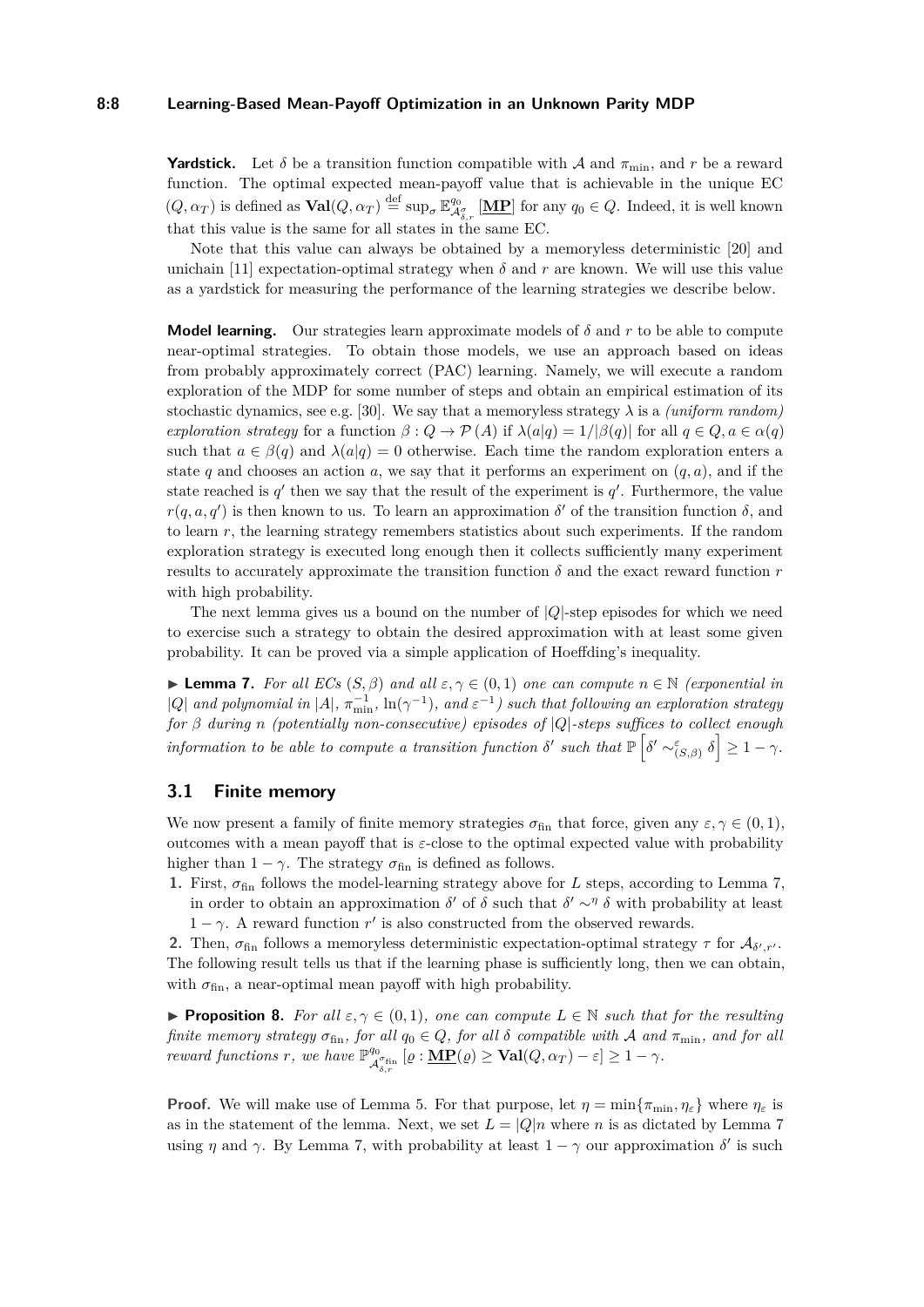that  $\delta' \sim^{\eta} \delta$ . Since  $\eta \leq \pi_{\min}$ , it follows that supp  $(\delta) = \sup p(\delta')$  and we now have learned *r*, again with probability  $1 - \gamma$ . Finally, since  $\eta \leq \eta_{\varepsilon}$ , Lemma [5](#page-5-0) implies the desired result.

**I** Remark (Finite-memory implementability). Note that  $\sigma_{fin}$ , as we described it previously, is not immediately seen to be a computable finite stochastic Mealy machine. Let us consider all possible histories of length *L*. Observe that this set is not finite because of the unknown rewards which can range over arbitrary rational numbers in [0*,* 1]. However, we can finitize the set by focusing only on rewards of bounded representation size by imposing an upperbound on the bitsize of their representation (truncating the rest off observed rewards) while still satisfying the hypotheses of Lemma [5.](#page-5-0) Now, for all such histories we can compute an approximation  $\delta'$  of  $\delta$  and an approximation  $r'$  of the observed reward function r. Using that information, the required finite-memory expectation-optimal strategy *τ* can be computed. We encode these (finitely many) strategies into the machine implementing  $\sigma_{fin}$  so that it only has to choose which one to follow forever after the (finite) learning phase has ended. Hence, one can indeed construct a finite-memory strategy realizing the described strategy.

**Optimality.** The following tells us that we cannot do better with finite memory strategies.

**Proposition 9.** Let A be the single-EC automaton on the right-hand side of Fig. [1](#page-2-0) and  $\pi_{\min} \in (0,1]$ *. For all*  $\varepsilon, \gamma \in (0,1)$ *, the following two statements hold.* 

- *For all finite memory strategies*  $\sigma$ , there exist  $\delta$  compatible with A and  $\pi_{\min}$ , and a reward  $f$ *unction*  $r$ *, such that*  $\mathbb{P}^{q_0}_{\mathcal{A}^s_{\delta,r}}$   $[\varrho : \underline{\mathbf{MP}}(\varrho) \geq \mathbf{Val}(Q, \alpha_T) - \varepsilon] < 1$ *.*
- **For all finite memory strategies**  $\sigma$ , there exist  $\delta$  compatible with A and  $\pi_{\min}$ , and a reward  $f$ *unction*  $r$  *such that*  $\mathbb{P}^{q_0}_{\mathcal{A}^{\sigma}_{\delta,r}}$   $[\varrho : \underline{\mathbf{MP}}(\varrho) < \mathbf{Val}(Q, \alpha_T)] \geq \gamma$ .

**Proof sketch.** With a finite-memory strategy we cannot satisfy a stronger guarantee than being *ε*-optimal with probability at least  $1 - \gamma$  in this example. Indeed, as we can only use finite memory, we can only learn imprecise models of  $\delta$  and  $r$ . That is, we will always have a non-zero probability to have approximated *x* or *y* arbitrarily far from their actual values. It should then be clear that neither optimality with high probability nor almost-sure  $\varepsilon$ -optimality can be achieved.

## **3.2 Infinite memory**

While we have shown that probably approximately optimal is the best that can be obtained with finite memory learning strategies, we now establish that with infinite memory, one can guarantee almost sure optimality.

To this end, we define a strategy  $\sigma_{\infty}$  which operates in episodes consisting of two phases: learning and optimization. In episode  $i \in \mathbb{N}$ , the strategy does the following.

- **1.** It first follows an exploration strategy  $\lambda$  for  $\alpha_T$  during  $L_i$  steps, there exist models  $\delta_i$ and  $r_i$  based on the experiments obtained throughout the  $\sum_{j=0}^{i} L_j$  steps during which  $\lambda$ has been followed so far.
- **2.** Then,  $\sigma_{\infty}$  follows a unichain memoryless deterministic expectation-optimal strategy  $\sigma_{\text{MP}}^{\delta_i}$ for  $\mathcal{A}_{\delta_i,r_i}$  during  $O_i$  steps.

One can then argue that  $\sigma_{\infty}$  can be instantiated so that in every episode the finite average obtained so far gets ever close to  $\text{Val}(Q, \alpha_T)$  with ever higher probability. This is achieved by choosing the  $L_i$  as an increasing sequence so that the approximations  $\delta_i$  get ever better with ever higher probability. Then, the  $O_i$  are chosen so as to compensate for the past history, for the time before the induced MC reaches its limit distribution, and for the future number of steps that will be spent learning in the next episode. The latter then allows us to use the Borel-Cantelli lemma to show that in the unknown EC we can obtain its value almost surely.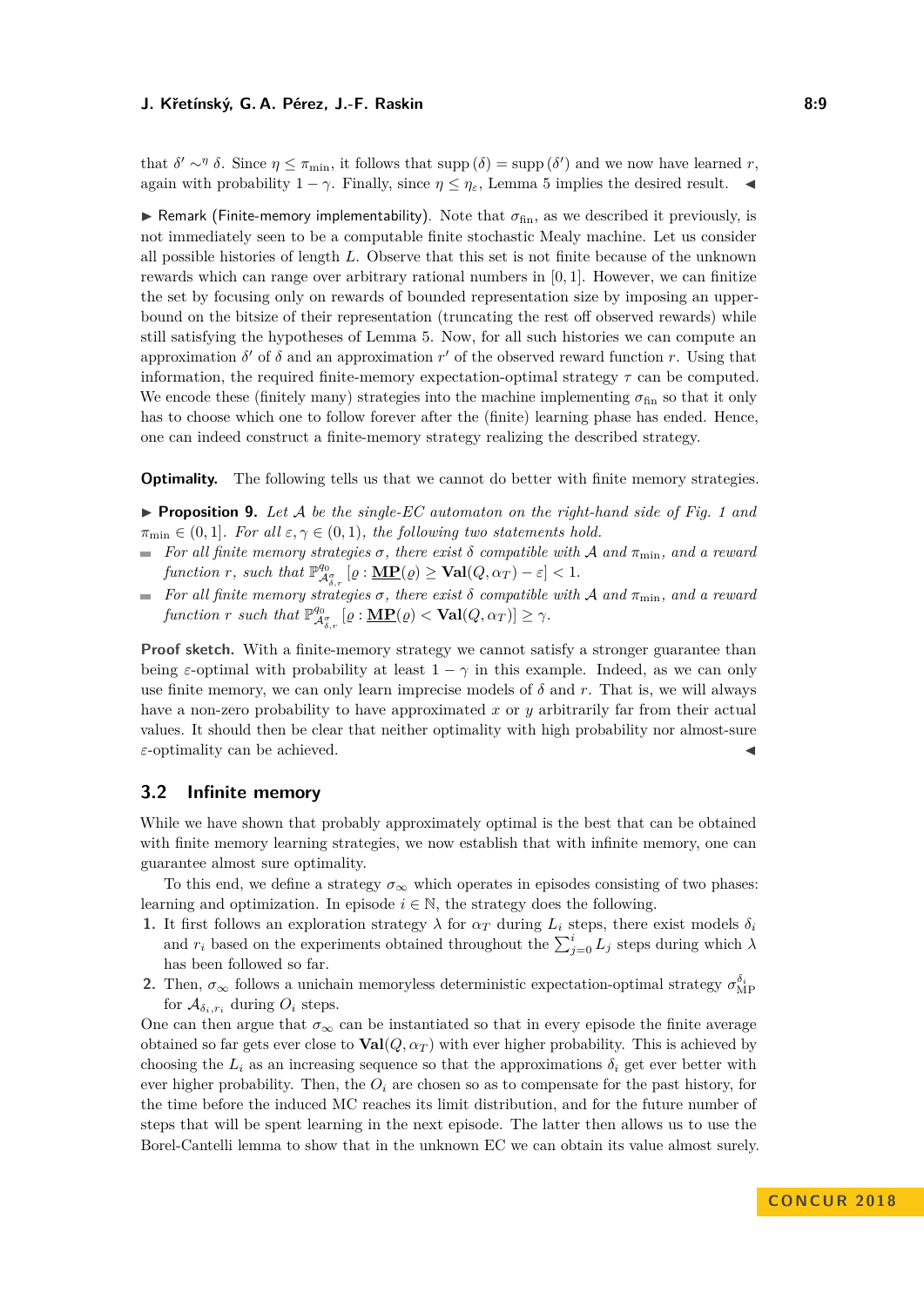#### **8:10 Learning-Based Mean-Payoff Optimization in an Unknown Parity MDP**

<span id="page-9-1"></span>▶ **Proposition 10.** One can compute a sequence  $(L_i, O_i)_{i \in \mathbb{N}}$  such that  $L_i \geq |Q|$  for all  $i \in \mathbb{N}$ ; *additionally the resulting strategy*  $\sigma_{\infty}$  *is such that for all*  $q_0 \in Q$ *, for all*  $\delta$  *compatible with* A *and*  $\pi_{\min}$ *, and for all reward functions r, we have*  $\mathbb{P}^{q_0}_{\mathcal{A}^{\sigma}_{\delta,r}}$  [ $\varrho : \underline{\textbf{MP}}(\varrho) \geq \textbf{Val}(Q, \alpha_T)$ ] = 1.

**Optimality.** Note that  $\sigma_{\infty}$  is optimal since it obtains with probability 1 the best value that can be obtained when the MDP is fully known, i.e. when  $\delta$  and  $r$  are known in advance.

## **4 Learning for MP under a Sure Parity Constraint**

We show here how to design learning strategies that obtain near-optimal mean-payoff values while ensuring that all runs satisfy a given parity objective with certainty.

First, we note that all such learning strategies must avoid entering states *q* from which there is no strategy to enforce the parity objective with certainty. Hence, we make the hypothesis that all such states have been removed from the automaton  $A$ , and so we assume that for all  $q_0 \in Q$  there exists a strategy  $\sigma_{\text{par}}$  such that for all functions  $\delta$  compatible with A, for all reward functions r, and for all  $\rho \in \text{Runs}^{q_0}(\mathcal{A}_{\delta,r}^{\sigma})$ , we have  $\rho \models$  PARITY. It is worth noting that, in fact, there exists a memoryless deterministic strategy such that the condition holds for all  $q_0 \in Q$  [\[4,](#page-15-0) [3\]](#page-15-9). Notice the swapping of the quantifiers over the initial states and the strategy, this is why we say it is *uniformly winning (for the parity objective)*. The set of states to be removed, along with a uniformly winning strategy, can be computed in quasi-polynomial time [\[12\]](#page-15-10). We say that an automaton with no states from which there is no winning strategy is *surely good*.

We study the design of learning strategies for mean-payoff optimization under *sure* parity constraints for increasingly complex cases.

## **4.1 The case of a single good EC**

Consider a surely-good automaton  $\mathcal{A} = (Q, A, T, p)$  such that  $(Q, \alpha_T)$  is a GEC, i.e. the minimal priority of a state in the EC is even, and some  $\pi_{\min} \in (0, 1]$ .

Yardstick. For this case, we use as yardstick the optimal expected mean-payoff value:  $\text{Val}(Q, \alpha_T) = \sup_{\sigma} \mathbb{E}^{q_0}_{\mathcal{A}^{\sigma}_{\delta,r}} [\underline{\mathbf{MP}}]$ .

**Learning strategy.** We show here that it is possible to obtain an optimal mean-payoff with high probability. Note that our solution extends a result given by Almagor et al. [\[1\]](#page-15-4) for *known* MDPs. The main idea behind our solution is to use the strategy  $\sigma_{\infty}$  from Proposition [10](#page-9-1) in a controlled way: we verify that during all successive learning and optimization episodes, the minimal parity value that is visited is even. If during some episode, this is not the case, then we resort to a strategy  $\sigma_{\text{par}}$  that enforces the parity objective with certainty. Such  $\sigma_{\text{par}}$  is guaranteed to exist as  $A$  is surely good.

<span id="page-9-0"></span>**Proposition 11.** *For all*  $\gamma \in (0,1)$ *, there exists a strategy*  $\sigma$  *such that for all*  $q_0 \in Q$ *, for all*  $\delta$  *compatible with*  $\mathcal{A}$  *and*  $\pi_{\min}$ *, and for all reward functions*  $r$ *, we have*  $\rho \models$  PARITY *for*  $all \varrho \in \text{Runs}^{q_0}(\mathcal{A}_{\delta,r}^{\sigma}) \text{ and } \mathbb{P}^{q_0}_{\mathcal{A}_{\delta,r}^{\sigma}}[\varrho:\underline{\mathbf{MP}}(\varrho) \geq \textbf{Val}(Q,\alpha_T)] \geq 1 - \gamma.$ 

**Proof sketch.** We modify  $\sigma_{\infty}$  so as to "give up" on optimizing the mean payoff if the minimal even priority has not been seen during a long sequence of episodes. This will guarantee that the measure of runs which give up on the mean-payoff optimization is at most  $\gamma$ .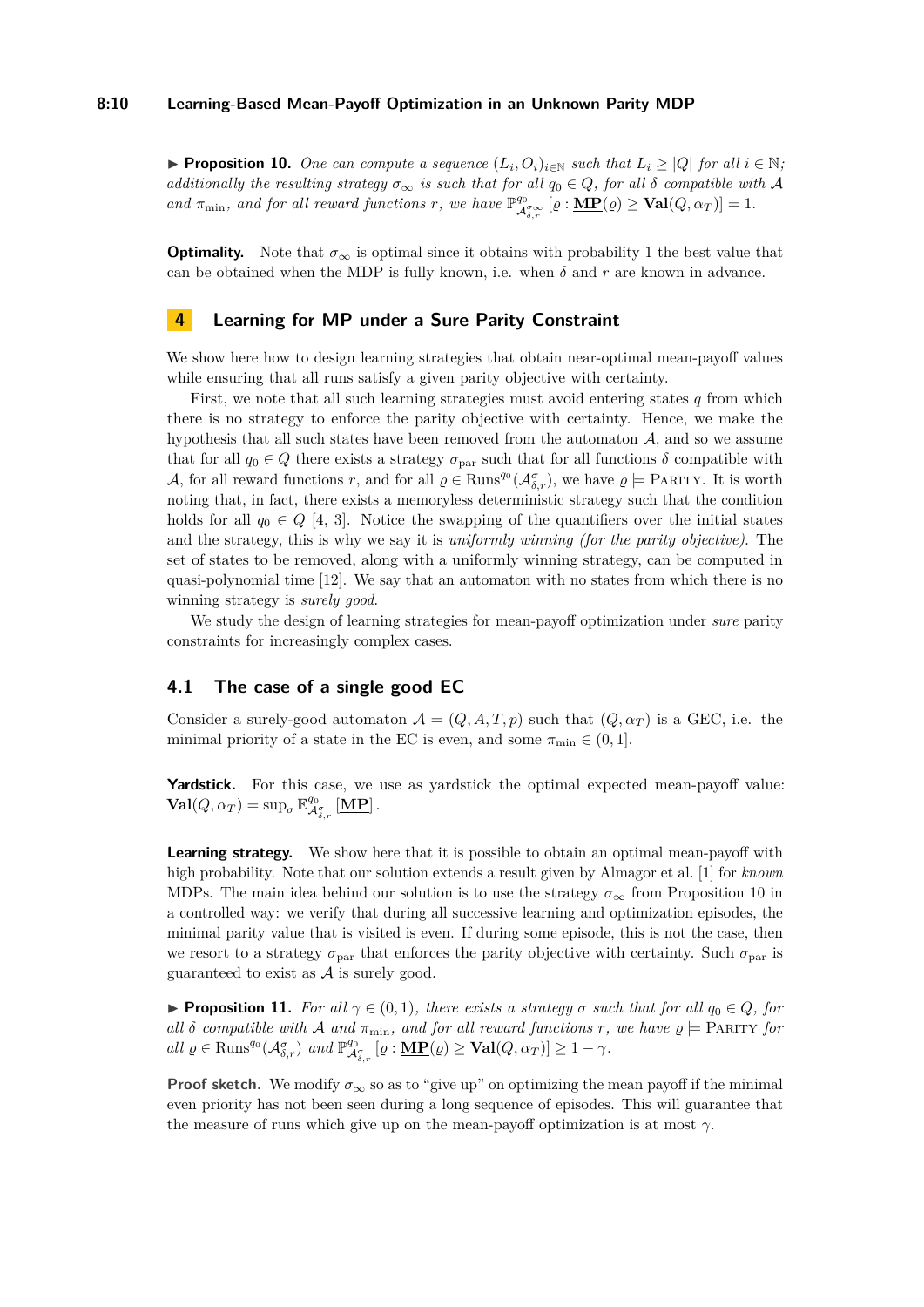#### **J. Křetínský, G. A. Pérez, J.-F. Raskin 8:11** (1995) 8:11

First, recall that we can instantiate  $\sigma_{\infty}$  so that  $L_i \ge |Q|$  for all  $i \in \mathbb{N}$ . Hence, with some probability  $\zeta > 0$ , during every learning phase, we visit a state with even minimal priority. We can then find a sequence  $n_1, n_2, \dots \in \mathbb{N}^\omega$  of natural numbers such that  $\prod_{j=i}^\infty (1-\zeta^{n_j}) \geq 1-\gamma$ , for some  $i \in \mathbb{N}$ . Given this sequence, we apply the following monitoring. If for  $\ell \in \mathbb{N}$  we write  $N_{\ell} \stackrel{\text{def}}{=} \sum_{k=1}^{\ell-1} n_k$ , then at the end of the  $\ell$ -th episode we verify that during some learning phase from  $L_{N_{\ell}}, L_{N_{\ell}+1}, \ldots, L_{N_{\ell}+n_{\ell}}$  we have visited a state with minimal even priority, otherwise we switch to a parity-winning strategy forever.

**Optimality.** The following proposition tells us that the guarantees from Proposition [11](#page-9-0) are indeed optimal w.r.t. our chosen yardstick.

**Proposition [1](#page-2-0)2.** Let  $A$  be the single-GEC automaton on the left-hand side of Fig. 1 and  $\pi_{\min} \in (0,1]$ *. For all parity-winning strategies*  $\sigma$ *, there exist*  $\delta$  *compatible with*  $\mathcal A$  *and*  $\pi_{\min}$ *, and a reward function r, such that*  $\mathbb{P}^{q_0}_{\mathcal{A}^{\sigma}_{\delta,r}}[\varrho : \underline{\mathbf{MP}}(\varrho) \geq \mathbf{Val}(Q, \alpha_T)] < 1$ .

**Proof sketch.** Consider a reward function such that  $r_0 = 0$  and  $r_1 = 1$  and an arbitrary  $\delta$ . It is easy to see that  $\text{Val}(Q, \alpha_T) = 1$ . However, any strategy that ensures the parity objective is satisfied surely must be such that, with probability  $\gamma > 0$ , it switches to follow a strategy  $q_2 \mapsto (a \mapsto 1)$  forever. Hence, with probability at least  $\gamma$  its mean-payoff is sub-optimal.

## **4.2 The case of a single EC**

We now turn to the case where the surely-good automaton  $\mathcal{A} = (Q, A, T, p)$  consists of a unique, not necessarily good, EC  $(Q, \alpha_T)$ . Let us also fix some  $\pi_{\min} \in (0, 1]$ .

An important observation regarding single-end-component MDPs that are surely good is that they contain at least one GEC as stated in the following lemma.

<span id="page-10-1"></span>**I Lemma 13.** For all surely-good automata  $A = (Q, A, T, p)$  such that  $(Q, \alpha_T)$  is an EC *there exists*  $(S, \beta) \subseteq (Q, \alpha_T)$  *such that*  $(S, \beta)$  *is a GEC in*  $\mathcal{A}_{\delta,r}$  *for all*  $\delta$  *compatible with*  $\mathcal{A}$ and all reward functions  $r$ , i.e.  $(Q, \alpha_T)$  is weakly good.

**Yardstick.** Let  $\delta$  and  $r$  be fixed in the single EC, our yardstick for this case is defined as follows:  $\mathbf{sVal}(Q, \alpha_T) \stackrel{\text{def}}{=} \max_{q \in Q} \sup \left\{ \mathbb{E}^q_{\mathcal{A}^\sigma_{\delta,r}} \left[ \underline{\mathbf{MP}} \right] \middle| \sigma \text{ is a parity-vinning strategy} \right\}.$  That is **sVal**( $Q, \alpha_T$ ) is the best MP expectation value that can be obtained from a state  $q \in Q$  with a parity-winning strategy. It is remarkable to note that we take the maximal value over all states in *Q*. As noted by Almagor et al. [\[1\]](#page-15-4), this value is not always achievable even when *δ* and *r* are a priori known, but it can be approached arbitrarily close.

**Learning strategy.** The following proposition tells us that we can obtain a value close to  $\mathbf{sVal}(Q, \alpha_T)$  with arbitrarily high probability while satisfying the parity objective surely.

<span id="page-10-0"></span>**Proposition 14.** *For all*  $\varepsilon, \gamma \in (0,1)$  *there exists a strategy*  $\sigma$  *such that for all*  $q_0 \in Q$ *, for all*  $\delta$  *compatible with*  $\mathcal A$  *and*  $\pi_{\min}$ *, and for all reward functions*  $r$ *, we have*  $\rho \models$  PARITY *for*  $all \varrho \in \text{Runs}^{q_0}(\mathcal{A}^{\sigma}_{\delta,r}) \text{ and } \mathbb{P}^{q_0}_{\mathcal{A}^{\sigma}_{\delta,r}} [\varrho : \underline{\mathbf{MP}}(\varrho) \geq \mathbf{sVal}(Q, \alpha_T) - \varepsilon] \geq 1 - \gamma.$ 

**Proof sketch.** We define a strategy  $\sigma$  as follows. Let  $\eta = \min\{\pi_{\min}, \eta_{\varepsilon/2}\}\$  for  $\eta_{\varepsilon/2}$  as defined for Lemma [5.](#page-5-0) The strategy  $\sigma$  plays as follows.

**1.** It first computes  $\delta'$  such that  $\delta' \sim^{\eta} \delta$  with probability at least  $1 - \gamma/4$  and a reward function *r'* by following an exploration strategy  $\lambda$  for  $\alpha_T$  during  $J_0$  steps (see Lemma [7\)](#page-7-0).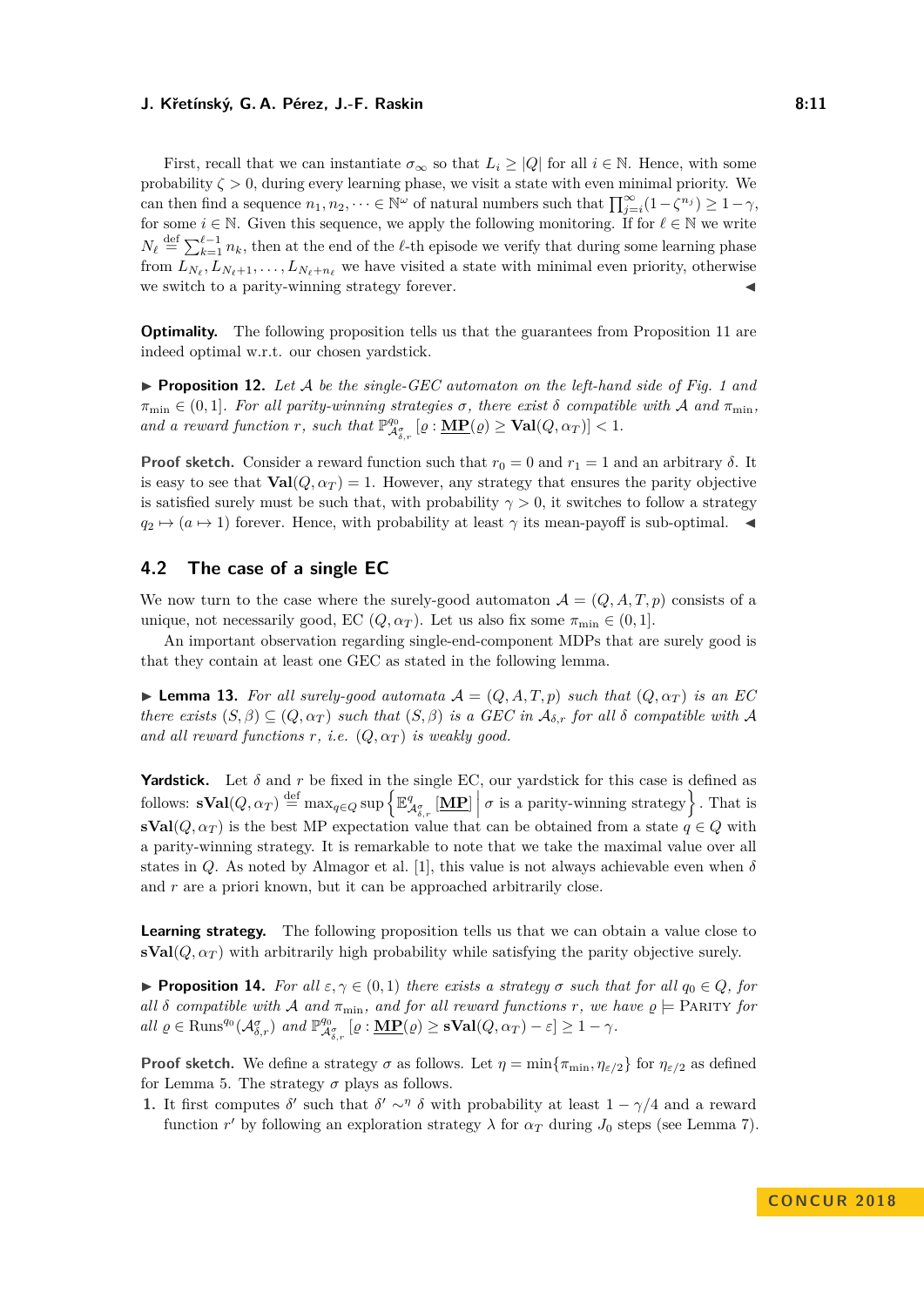#### <span id="page-11-1"></span>**8:12 Learning-Based Mean-Payoff Optimization in an Unknown Parity MDP**



**Figure 2** An automaton for which it is impossible to learn to obtain near-optimal mean-payoff almost surely or optimal mean-payoff with high probability, while satisfying the parity objective. For clarity, probability and reward placeholders have been omitted.

- **2.** It then selects a contained maximal good EC (MGEC) with maximal expected mean-payoff value (see Lemma [13\)](#page-10-1) and tries to reach it with probability at least  $1 - \gamma/4$  by following  $\lambda$  during  $J_1$  steps.
- **3.** Finally, if the component is reached, it follows a strategy *τ* as in Proposition [11](#page-9-0) with *γ/*4 from then onward.

If the learning "fails" or if the component is not reached, the strategy reverts to following a winning strategy forever. (A failed learning phase is one in which the approximated distribution function does not have  $T$  as its support.)

**Optimality.** The following states that we cannot improve on the result of Proposition [14.](#page-10-0)

- <span id="page-11-2"></span>**► Proposition 15.** Let A be the single-EC automaton in Fig. [2](#page-11-1) and  $\pi_{\min} \in (0,1]$ . For all  $\varepsilon, \gamma \in (0, 1)$ *, the two following statements hold.*
- *For all strategies*  $\sigma$ *, there exist*  $\delta$  *compatible with*  $\mathcal{A}$  *and*  $\pi_{\min}$ *, and*  $\alpha$  *reward function*  $r$ *,*  $such that \mathbb{P}^{q_0}_{\mathcal{A}^{\sigma}_{\delta,r}}[\varrho:\mathbf{\underline{MP}}(\varrho)\geq \mathbf{sVal}(Q,\alpha_T)-\varepsilon]<1.$
- *For all strategies*  $\sigma$ *, there exist*  $\delta$  *compatible with*  $\mathcal A$  *and*  $\pi_{\min}$ *, and a reward function*  $r$ *, such that*  $\mathbb{P}^{q_0}_{\mathcal{A}^{\sigma}_{\delta,r}} [\varrho : \underline{\mathbf{MP}}(\varrho) \geq \mathbf{sVal}(Q, \alpha_T)] < 1 - \gamma$ .

Proof sketch. Observe that the MEC is not a good EC. However, it does contain the GECs with states  $\{q_1, q_2\}$  and  $\{q_3, q_4\}$  respectively. Now, since those two GECs are separated by  $q_0$ , whose priority is 1, any winning strategy must at some point stop playing to  $q_0$  and commit to a single GEC. Thus, the learning of the global EC can only last for a finite number of steps. It is then straightforward to argue that near-optimality with high-probability is the best achievable guarantee.

## <span id="page-11-3"></span>**4.3 General surely-good automata**

In this section, we generalize our approach from single-EC automata to general automata. We will argue that, under a sure parity constraint, we can achieve a near-optimal mean payoff with high probability in any MEC  $(S, \beta)$  in which we end up with non-zero probability. That is, given that the event Inf  $\subseteq S$ , defined as the set of all runs that eventually always stay within *S*, has non-zero probability measure.

<span id="page-11-0"></span>**► Theorem 16.** Consider a surely-good automaton  $A = (Q, A, T, p)$  and some  $\pi_{\min} \in (0, 1]$ . *For all*  $\varepsilon, \gamma \in (0,1)$  *there exists a strategy*  $\sigma$  *such that for all*  $q_0 \in Q$ *, for all*  $\delta$  *compatible with*  $A$  *and*  $\pi_{\min}$ *, and all reward functions*  $r$ *, we have* 

- $\varrho \models$  PARITY *for all*  $\varrho \in \text{Runs}^{q_0}(\mathcal{A}^{\sigma}_{\delta,r})$  *and*
- $\mathbb{P}^{q_0}_{\mathcal{A}^{\sigma}_{\delta,r}}\left[\varrho:\underline{\mathbf{MP}}(\varrho)\geq \mathbf{sVal}(S,\beta)-\varepsilon\right] \text{Inf}\subseteq S]\geq 1-\gamma \text{ for all }(S,\beta)\in \text{MEC}_{\mathcal{A}_{\delta,r}} \text{ such that }$  $(S, \beta)$  *is weakly good and*  $\mathbb{P}^{q_0}_{\mathcal{A}^{\sigma}_{\delta,r}}$  [Inf  $\subseteq S$ ] > 0*.*

**Proof sketch.** The strategy  $\sigma$  we construct follows a parity-winning strategy  $\sigma_{\text{par}}$  until a state contained in a weakly good MEC, that has not been visited before, is entered. In this case, the strategy follows  $\tau$  (the strategy from Proposition [14\)](#page-10-0). Observe that when  $\tau$  switches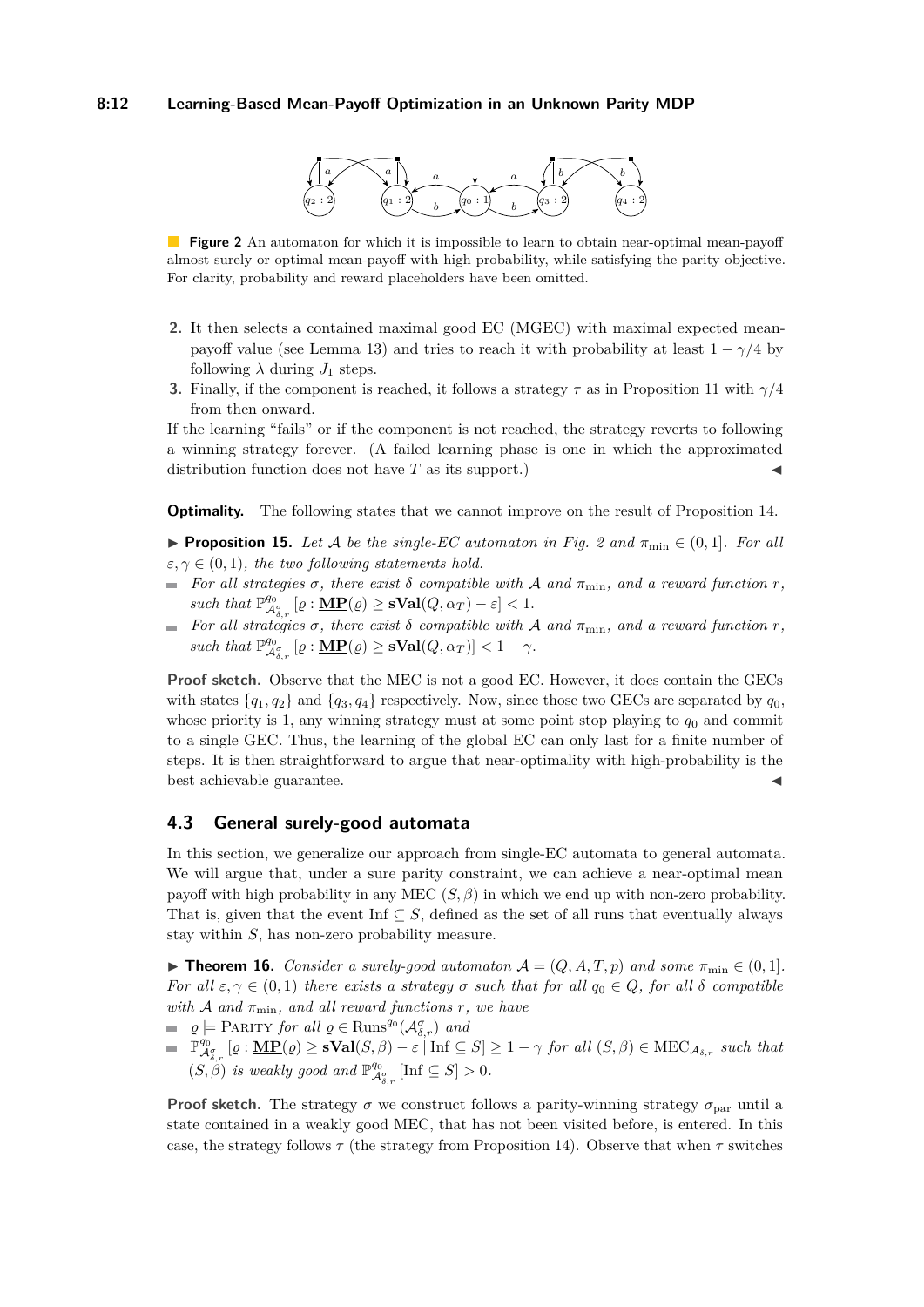to  $\sigma_{\text{par}}$  (a parity-winning strategy) it may exit the end component. If this happens, then the component is marked as visited and  $\sigma_{\text{par}}$  is followed until a new – not previously visited – maximal good end component is entered. In that case, we switch to  $\tau$  once more. Crucially, the new strategy  $\sigma$  ignores MECs that are revisited

 $\triangleright$  Remark (On the choice of MECs to reach). The strategy constructed for the proof of Theorem [16](#page-11-0) has to deal with leaving a MEC due to the fallbacks to the parity-winning strategy  $\sigma_{\text{par}}$ . However, surprisingly, instead of actually following  $\sigma_{\text{par}}$ , upon entering a new MEC it has to restart the process of achieving a satisfactory mean-payoff. Indeed, otherwise the overall mass of sub-optimal runs from various MECs (each smaller than *γ*) could get concentrated in a single MEC, thus violating the advertised guarantees.

The strategy could be simplified as follows. First, we follow any strategy to reach a bottom MEC (BMEC) – that is, a MEC from which no other MEC is reachable. By definition, the winning strategy can be played here and the MEC cannot be escaped. Therefore, in the BMEC we run the strategy as described, and after the fallback we indeed simply follow  $\sigma_{\text{par}}$ . If we did not reach a BMEC after a long time, we could switch to the fallback, too. While this strategy is certainly simpler, our general strategy has the following advantage. Intuitively, we can force the strategy to stay in any current good MEC, even if it is not bottom, and thus maybe achieve a more satisfactory mean-payoff. Further, whenever we want, we can force the strategy to leave the current MEC and go to a lower one. For instance, if the current estimate of the mean payoff is lower than what we hope for, we can try our luck in a lower MEC. We further comment on the choice of unknown MECs in the conclusions.

# **5 Learning for MP under an Almost-Sure Parity Constraint**

In this section, we turn our attention to learning strategies that must ensure a parity objective not with certainty (as in previous section) but *almost surely*, i.e. with probability 1. As winning almost surely is less stringent, we can hope both for a stricter yardstick (i.e. better target values) and also better ways of achieving such high values. We show here that this is indeed the case. Additionally, we argue that several important learning results can now be obtained with finite-memory strategies.

As previously, we make the hypothesis that we have removed from  $A$  all states from which the parity objective cannot be forced with probability 1 (no such state can ever be entered). Note that to compute the set of states to remove, we do not need the knowledge of  $\delta$  but only the support as given by  $\mathcal A$ . States to remove can be computed in polynomial time using graph-based algorithms (see, e.g., [\[5\]](#page-15-11)). An automaton  $A$  which contains only almost-surely winning states for the parity objective is called *almost-surely good*.

We have, as in the previous section, that for all automata  $A$  there exists a memoryless deterministic strategy  $\sigma$  such that for all  $q_0 \in Q$ , for all  $\delta$  compatible with A, for all r, the measure of the subset of  $\rho \in \text{Runs}^{q_0}(\mathcal{A}_{\mu,r}^{\sigma})$  such that  $\rho \models$  PARITY is equal to 1 (see e.g. [\[5\]](#page-15-11)). Such a strategy is said to be *uniformly almost-sure winning (for the parity objective)*. In the sequel, we denote such a strategy  $\sigma_{\text{par}}^{\text{as}}$ .

We now study the design of learning strategies for mean-payoff optimization under *almost-sure* parity constraints for increasingly complex cases.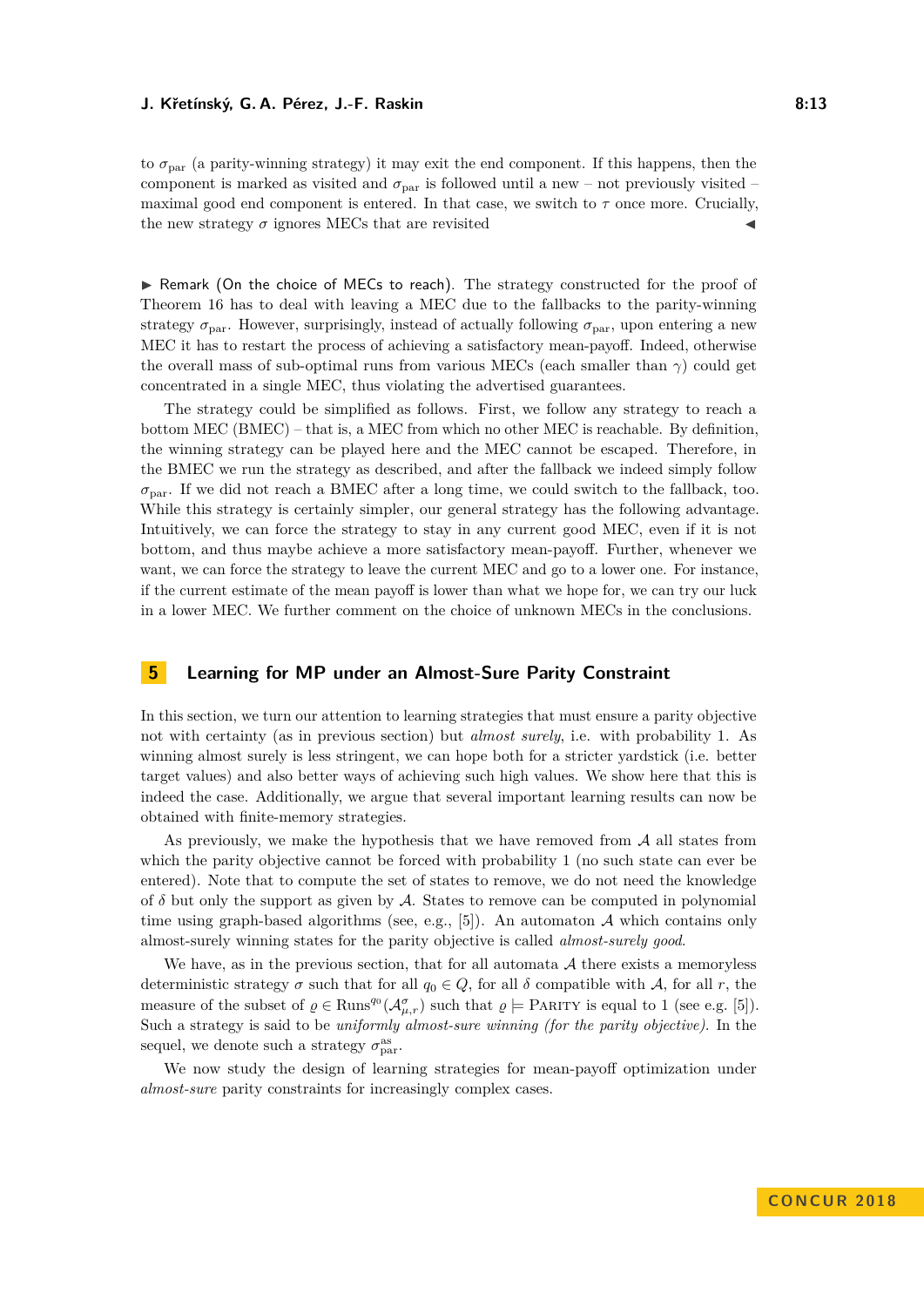## **5.1 The case of a good end component**

Consider an automaton  $\mathcal{A} = (Q, A, T, p)$  such that  $(Q, \alpha_T)$  is a GEC, and some  $\pi_{\min} \in (0, 1]$ .

Yardstick. For this case, we use as a yardstick the optimal expected mean-payoff value:  $\mathbf{Val}(Q, \alpha_T) = \sup_{\sigma} \mathbb{E}^{q_0}_{\mathcal{A}^{\sigma}_{\delta,r}} [\mathbf{MP}]$  for any  $q_0 \in Q$ .

**Learning strategies.** We start by noting that  $\sigma_{\infty}$  from Section [3](#page-6-0) also ensures that the parity objective is satisfied almost surely when exercised in a GEC.

<span id="page-13-0"></span>**Proposition 17.** One can compute a sequence  $(L_i, O_i)_{i \in \mathbb{N}}$  such that for the resulting strategy  $\sigma_{\infty}$  *we have that for all*  $q_0 \in Q$ *, for all*  $\delta$  *compatible with* A *and*  $\pi_{\min}$ *, and for all reward*  $f$ *unctions*  $r$ *, we have*  $\mathbb{P}^{q_0}_{\mathcal{A}^{\sigma}_{\delta,r}}$  [PARITY] = 1 *and*  $\mathbb{P}^{q_0}_{\mathcal{A}^{\sigma}_{\delta,r}}$  [ $\varrho$  :  $\underline{\mathbf{MP}}(\varrho) \geq \mathbf{Val}(Q, \alpha_T)$ ] = 1.

**Proof.** By Proposition [10,](#page-9-1) one can choose parameter sequences such that  $L_i \geq |Q|$  for all  $i \in \mathbb{N}$  and so that we obtain the second part of the claim. Then, since in every episode we have a non-zero probability of visiting a minimal even priority state, we obtain the first part of the claim as a simple consequence of the second Borel-Cantelli lemma. J

We now turn to learning using finite memory only. Consider parameters  $\varepsilon, \gamma \in (0,1)$ . Let  $\eta = \min\{\pi_{\min}, \eta_{\varepsilon/4}\}\$ for  $\eta_{\varepsilon/4}$  as defined for Lemma [5.](#page-5-0) The strategy  $\tau_{\text{fin}}$  that we construct does the following.

- **1.** First, it computes  $\delta'$  such that  $\delta' \sim^{\eta} \delta$  with probability at least  $1 \gamma$  and a reward function  $r'$  by following an exploration strategy  $\lambda$  for  $\alpha_T$  during *J* steps (see Lemma [7\)](#page-7-0).
- **2.** Then, it computes a unichain deterministic expectation-optimal strategy  $\sigma_{\text{MP}}^{\delta'}$  for  $\mathcal{A}_{\delta',r'}$ and repeats the following forever: follow  $\sigma_{\text{MP}}^{\delta'}$  for *O* steps, then follow  $\lambda$  for  $|Q|$  steps.

Using the fact that, in a finite MC with a single BSCC, almost all runs obtain the expected mean payoff and the assumption that the EC is good, one can then prove the following result.

<span id="page-13-1"></span>**Proposition 18.** For all  $\varepsilon, \gamma \in (0,1)$  one can compute  $L, O \in \mathbb{N}$  such that for the resulting *strategy*  $\tau_{fin}$ *, for all*  $q_0 \in Q$ *, for all*  $\delta$  *compatible with* A *and*  $\pi_{min}$ *, and for all reward functions r,* we have  $\mathbb{P}^{q_0}_{\Lambda}$  $\mathcal{A}_{\delta,r}^{q_0}$  [PARITY] = 1 *and*  $\mathbb{P}_{\mathcal{A}}^{q_0}$  $\frac{q_0}{\mathcal{A}_{\delta,r}^{\tau_{\textrm{fin}}}}\left[\varrho:\operatorname{{\bf MP}}(\varrho)\geq \operatorname{{\bf Val}}(Q,\alpha_T)-\varepsilon\right]\geq 1-\gamma.$ 

**Optimality.** Obviously, the result of Proposition [17](#page-13-0) is optimal as we obtain the best possible value with probability one. We claim that the result of Proposition [18](#page-13-1) is also optimal as we have seen that when we use finite learning, we cannot do better than  $\varepsilon$ -optimality with high probability, this can be proved on the example of Fig. [2](#page-11-1) with a similar argument to the one that has been developed for the proof of Proposition [15.](#page-11-2)

## **5.2 The case of a single end component**

Consider an almost-surely-good automaton  $\mathcal{A} = (Q, A, T, p)$  such that  $(Q, \alpha_T)$  is an EC and some  $\pi_{\min} \in (0, 1]$ . The EC is not necessarily good but as the automaton is almost-surely-good, then we have the analogue of Lemma [13](#page-10-1) in this context.

<span id="page-13-2"></span>**I Lemma 19.** For all almost-surely-good automata  $A = (Q, A, T, p)$  such that  $(Q, \alpha_T)$  is an *EC* there exists  $(S, \beta) \subseteq (Q, \alpha_T)$  such that  $(S, \beta)$  is a GEC in  $\mathcal{A}_{\delta,r}$  for all  $\delta$  compatible with A and all reward functions  $r$ , *i.e.*  $(Q, \alpha_T)$  *is weakly good.*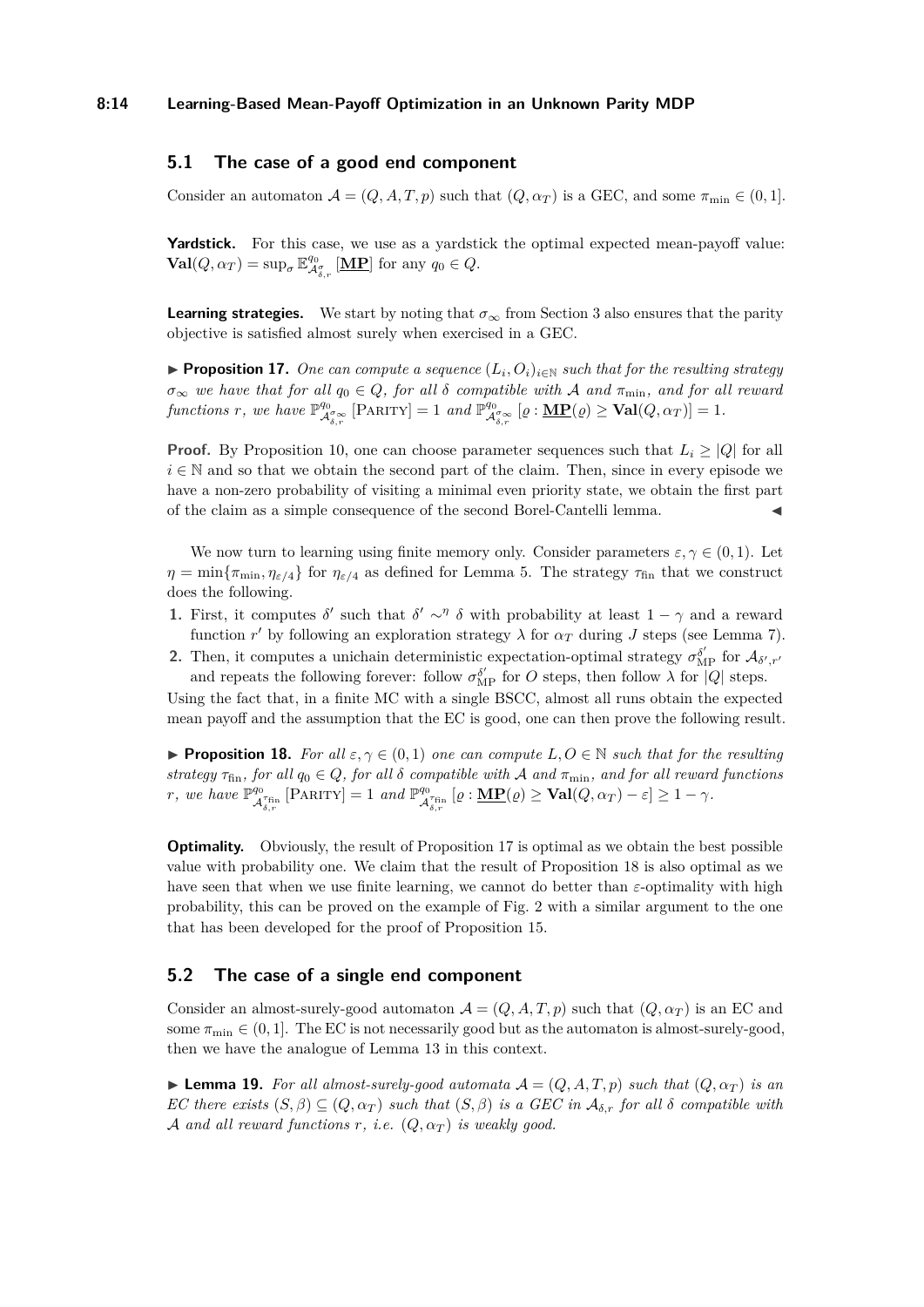**Yardstick.** As a yardstick for this case, we use the following value:  $\textbf{asVal}(Q, \alpha_T) \stackrel{\text{def}}{=}$  $\max{\text{Val}(S, \beta) | (S, \beta) \subseteq (Q, \alpha_T) \text{ and } (S, \beta) \text{ is a GEC}}$ *.* That is,  $\text{asVal}(Q, \alpha_T)$  is the best expected mean-payoff value that can be obtained in a GEC included in the EC. Such a good EC exists by Lemma [19.](#page-13-2)

**Learning strategy.** We will now prove an analogue of Proposition [14.](#page-10-0) For any given  $\varepsilon, \gamma \in (0, 1)$  we define the strategy  $\sigma$  as follows.

- **1.** First, it follows an exploration strategy  $\lambda$  for  $\alpha_T$  during sufficiently many steps (say *K*) to compute an approximation  $\delta'$  of  $\delta$  such that  $\delta' \sim^{\eta_{\varepsilon/4}} \delta$  with probability at least  $1 - \gamma/2$ ; and a reward function  $r'$  (see Lemma [7\)](#page-7-0).
- **2.** Next, it selects a GEC  $(S, \beta)$  with maximal value  $\pm \frac{\varepsilon}{4}$  (see Lemma [19\)](#page-13-2) and computes for it a strategy  $\tau$  as in Proposition [18](#page-13-1) with  $\varepsilon_1/2$  and  $\gamma/2$ .
- **3.** Finally, *σ* follows  $\lambda$  until  $(S, \beta)$  is reached, then switches to *τ*.

<span id="page-14-0"></span>**Proposition 20.** *For all*  $\varepsilon, \gamma \in (0, 1)$  *one can construct a finite-memory strategy*  $\sigma$  *such that for all*  $q_0 \in Q$ *, for all*  $\delta$  *compatible with*  $\mathcal A$  *and*  $\pi_{\min}$ *, and for all reward functions*  $r$ *, we*  $h$ ave  $\mathbb{P}^{q_0}_{\mathcal{A}^{\sigma}_{\mathcal{S},r}}$  [PARITY] = 1 *and*  $\mathbb{P}^{q_0}_{\mathcal{A}^{\sigma}_{\mathcal{S},r}}$  [ $\varrho : \underline{\mathbf{MP}}(\varrho) \ge \mathbf{asVal}(Q, \alpha_T) - \varepsilon$ ]  $\ge 1 - \gamma$ *.* 

See the remark in Sect. [4.3](#page-11-3) for a comment on the finite-memory implementability of  $\sigma$ .

**Optimality.** Using the same example and reasoning as in Proposition [15,](#page-11-2) we can show that this result is optimal and cannot be improved. Also note that using infinite memory would not help as shown with the example of Fig. [2,](#page-11-1) where the learning needs to be finite and enforcing the almost sure parity does not require infinite memory.

## **5.3 General almost-surely-good automata**

We now generalize our approach to general almost-surely-good automata.

<span id="page-14-1"></span> $\triangleright$  **Theorem 21.** *Consider an almost-surely-good automaton*  $\mathcal{A} = (Q, A, T, p)$  *and some*  $\pi_{\min} \in (0,1]$ *. For all*  $\varepsilon, \gamma \in (0,1)$  *one can compute a finite-memory strategy*  $\sigma$  *such that for all*  $q_0 \in Q$ *, for all*  $\delta$  *compatible with*  $\mathcal A$  *and*  $\pi_{\min}$ *, and all reward functions*  $r$ *, we have*  $\mathbb{P}^{q_0}_{\mathcal{A}^{\sigma}_{s,n}}$  [PARITY] = 1 *and* 

 $\mathbb{P}_{\mathcal{A}_{\delta,r}^{\sigma} }^{\mathcal{A}_{\delta,r}}[\varrho:\mathbf{\underline{MP}}(\varrho)\geq \mathbf{asVal}(S,\beta)-\varepsilon\mid \text{Inf}\subseteq S]\geq 1-\gamma \text{ for all }(S,\beta)\in \text{MEC}_{\mathcal{A}_{\delta,r}} \text{ such that }$  $(S, \beta)$  *is weakly good and*  $\mathbb{P}^{q_0}_{\mathcal{A}^{\sigma}_{\delta,r}}$  [Inf  $\subseteq S$ ] > 0*.* 

**Proof sketch.** The argument to prove the above result is simple:  $\sigma$  follows a strategy  $\sigma_{\text{par}}^{\text{as}}$ that ensures satisfying the parity objective almost surely. Then, if the run reaches a state contained in a weakly good MEC,  $\sigma$  switches to  $\tau$  as described in Proposition [20.](#page-14-0)

See the remark in Sect. [3.1](#page-7-1) for a word on how to modify  $\sigma$  to favour some unknown MECs.

# **6 Conclusion**

As future work, we would like to study different configurations resulting from relaxations of the assumptions we make in this work (i.e. full support,  $\pi_{\min}$ , and bounded reward). Further, we would like to obtain model-free learning algorithms ensuring the same guarantees we give here. Finally, we have left open the choice of strategy driving the visits to MECs in Theorems [16](#page-11-0) and [21](#page-14-1) (as long as it satisfies the parity objective). Indeed, the question of computing an "optimal" such strategy in view of the unknown components of the MDP can be addressed in different ways. One such way would be to model the problem as a Canadian traveler problem [\[24\]](#page-17-11).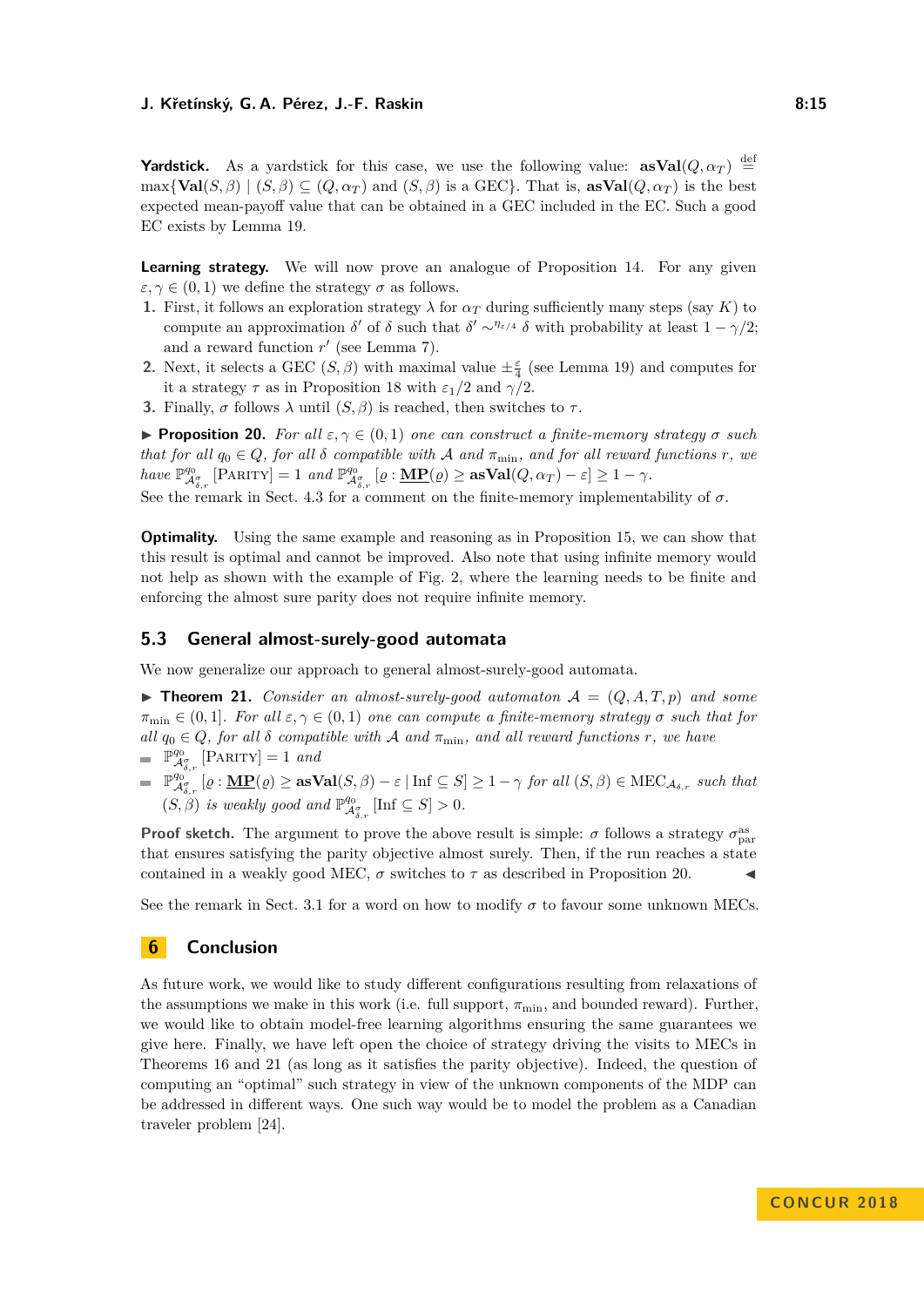## **8:16 Learning-Based Mean-Payoff Optimization in an Unknown Parity MDP**

#### **References**

- <span id="page-15-4"></span>**1** Shaull Almagor, Orna Kupferman, and Yaron Velner. Minimizing expected cost under hard boolean constraints, with applications to quantitative synthesis. In Josée Desharnais and Radha Jagadeesan, editors, *27th International Conference on Concurrency Theory, CONCUR 2016, August 23-26, 2016, Québec City, Canada*, volume 59 of *LIPIcs*, pages 9:1–9:15. Schloss Dagstuhl - Leibniz-Zentrum fuer Informatik, 2016. [doi:10.4230/LIPIcs.](http://dx.doi.org/10.4230/LIPIcs.CONCUR.2016.9) [CONCUR.2016.9](http://dx.doi.org/10.4230/LIPIcs.CONCUR.2016.9).
- <span id="page-15-6"></span>**2** Mohammed Alshiekh, Roderick Bloem, Rüdiger Ehlers, Bettina Könighofer, Scott Niekum, and Ufuk Topcu. Safe reinforcement learning via shielding. *CoRR*, abs/1708.08611, 2017. [arXiv:1708.08611](http://arxiv.org/abs/1708.08611).
- <span id="page-15-9"></span>**3** Benjamin Aminof and Sasha Rubin. First-cycle games. *Information and Compution*, 254:195–216, 2017. [doi:10.1016/j.ic.2016.10.008](http://dx.doi.org/10.1016/j.ic.2016.10.008).
- <span id="page-15-0"></span>**4** Krzysztof R. Apt and Erich Grädel. *Lectures in game theory for computer scientists*. Cambridge University Press, 2011.
- <span id="page-15-11"></span>**5** Christel Baier and Joost-Pieter Katoen. *Principles of model checking*. MIT Press, 2008.
- <span id="page-15-8"></span>**6** Marc G. Bellemare, Will Dabney, and Rémi Munos. A distributional perspective on reinforcement learning. In Doina Precup and Yee Whye Teh, editors, *Proceedings of the 34th International Conference on Machine Learning, ICML 2017, Sydney, NSW, Australia, 6- 11 August 2017*, volume 70 of *Proceedings of Machine Learning Research*, pages 449–458. PMLR, 2017. URL: <http://proceedings.mlr.press/v70/bellemare17a.html>.
- <span id="page-15-7"></span>**7** Julien Bernet, David Janin, and Igor Walukiewicz. Permissive strategies: from parity games to safety games. *ITA*, 36(3):261–275, 2002. [doi:10.1051/ita:2002013](http://dx.doi.org/10.1051/ita:2002013).
- <span id="page-15-3"></span>**8** Raphaël Berthon, Mickael Randour, and Jean-François Raskin. Threshold constraints with guarantees for parity objectives in Markov decision processes. In Ioannis Chatzigiannakis, Piotr Indyk, Fabian Kuhn, and Anca Muscholl, editors, *44th International Colloquium on Automata, Languages, and Programming, ICALP 2017, July 10-14, 2017, Warsaw, Poland*, volume 80 of *LIPIcs*, pages 121:1–121:15. Schloss Dagstuhl - Leibniz-Zentrum fuer Informatik, 2017. [doi:10.4230/LIPIcs.ICALP.2017.121](http://dx.doi.org/10.4230/LIPIcs.ICALP.2017.121).
- <span id="page-15-1"></span>**9** Tomás Brázdil, Krishnendu Chatterjee, Martin Chmelik, Vojtech Forejt, Jan Kretínský, Marta Z. Kwiatkowska, David Parker, and Mateusz Ujma. Verification of markov decision processes using learning algorithms. In *Automated Technology for Verification and Analysis - 12th International Symposium, ATVA 2014, Sydney, NSW, Australia, November 3-7, 2014, Proceedings*, volume 8837 of *Lecture Notes in Computer Science*, pages 98–114. Springer, 2014.
- <span id="page-15-5"></span>**10** Tomás Brázdil, Antonín Kucera, and Petr Novotný. Optimizing the expected mean payoff in energy Markov decision processes. In *Automated Technology for Verification and Analysis - 14th International Symposium, ATVA 2016, Chiba, Japan, October 17-20, 2016, Proceedings*, volume 9938 of *Lecture Notes in Computer Science*, pages 32–49, 2016. [doi:10.1007/978-3-319-46520-3](http://dx.doi.org/10.1007/978-3-319-46520-3).
- <span id="page-15-2"></span>**11** Véronique Bruyère, Emmanuel Filiot, Mickael Randour, and Jean-François Raskin. Meet your expectations with guarantees: Beyond worst-case synthesis in quantitative games. In Ernst W. Mayr and Natacha Portier, editors, *31st International Symposium on Theoretical Aspects of Computer Science (STACS 2014), STACS 2014, March 5-8, 2014, Lyon, France*, volume 25 of *LIPIcs*, pages 199–213. Schloss Dagstuhl - Leibniz-Zentrum fuer Informatik, 2014. [doi:10.4230/LIPIcs.STACS.2014.199](http://dx.doi.org/10.4230/LIPIcs.STACS.2014.199).
- <span id="page-15-10"></span>**12** Cristian S. Calude, Sanjay Jain, Bakhadyr Khoussainov, Wei Li, and Frank Stephan. Deciding parity games in quasipolynomial time. In Hamed Hatami, Pierre McKenzie, and Valerie King, editors, *Proceedings of the 49th Annual ACM SIGACT Symposium on Theory of Computing, STOC 2017, Montreal, QC, Canada, June 19-23, 2017*, pages 252–263. ACM, 2017. [doi:10.1145/3055399.3055409](http://dx.doi.org/10.1145/3055399.3055409).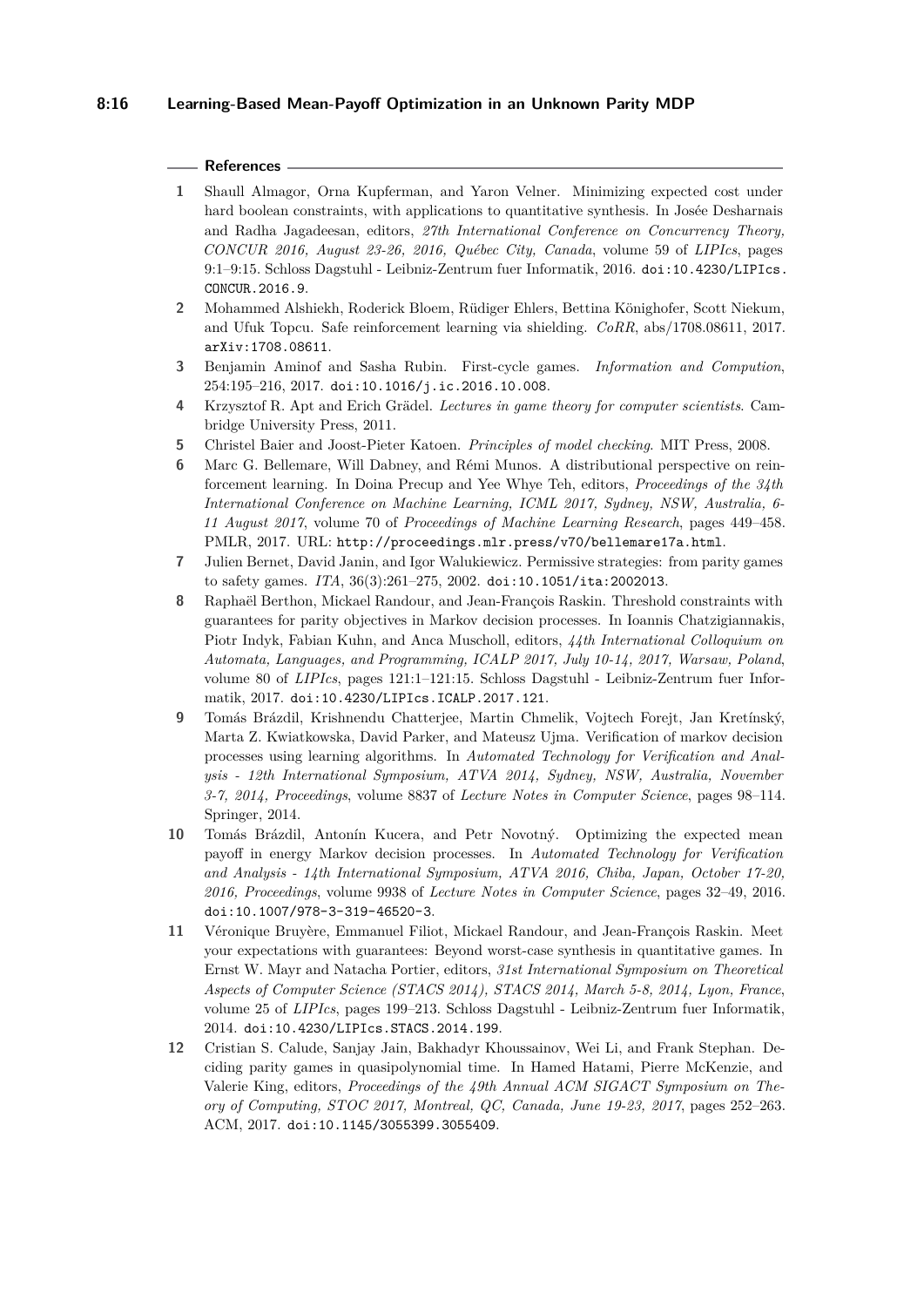- <span id="page-16-8"></span>**13** Krishnendu Chatterjee. Concurrent games with tail objectives. *Theoretical Computer Science*, 388(1-3):181–198, 2007. [doi:10.1016/j.tcs.2007.07.047](http://dx.doi.org/10.1016/j.tcs.2007.07.047).
- <span id="page-16-9"></span>**14** Krishnendu Chatterjee. Robustness of structurally equivalent concurrent parity games. In Lars Birkedal, editor, *Foundations of Software Science and Computational Structures - 15th International Conference, FOSSACS 2012, Held as Part of the European Joint Conferences on Theory and Practice of Software, ETAPS 2012, Tallinn, Estonia, March 24 - April 1, 2012. Proceedings*, volume 7213 of *Lecture Notes in Computer Science*, pages 270–285. Springer, 2012. [doi:10.1007/978-3-642-28729-9\\_18](http://dx.doi.org/10.1007/978-3-642-28729-9_18).
- <span id="page-16-4"></span>**15** Krishnendu Chatterjee and Laurent Doyen. Energy and mean-payoff parity markov decision processes. In *Mathematical Foundations of Computer Science 2011 - 36th International Symposium, MFCS 2011, Warsaw, Poland, August 22-26, 2011. Proceedings*, volume 6907 of *Lecture Notes in Computer Science*, pages 206–218. Springer, 2011. [doi:10.1007/978-3-642-22993-0](http://dx.doi.org/10.1007/978-3-642-22993-0).
- <span id="page-16-3"></span>**16** Krishnendu Chatterjee, Petr Novotný, Guillermo A. Pérez, Jean-François Raskin, and Dorde Zikelic. Optimizing expectation with guarantees in POMDPs. In *Proceedings of the Thirty-First AAAI Conference on Artificial Intelligence, February 4-9, 2017, San Francisco, California, USA.*, pages 3725–3732. AAAI Press, 2017. URL: [http://www.aaai.](http://www.aaai.org/Library/AAAI/aaai17contents.php) [org/Library/AAAI/aaai17contents.php](http://www.aaai.org/Library/AAAI/aaai17contents.php).
- <span id="page-16-2"></span>**17** Lorenzo Clemente and Jean-François Raskin. Multidimensional beyond worst-case and almost-sure problems for mean-payoff objectives. In *30th Annual ACM/IEEE Symposium on Logic in Computer Science, LICS 2015, Kyoto, Japan, July 6-10, 2015*, pages 257–268. IEEE Computer Society, 2015. [doi:10.1109/LICS.2015.33](http://dx.doi.org/10.1109/LICS.2015.33).
- <span id="page-16-1"></span>**18** Przemyslaw Daca, Thomas A. Henzinger, Jan Kretínský, and Tatjana Petrov. Faster statistical model checking for unbounded temporal properties. In *Tools and Algorithms for the Construction and Analysis of Systems - 22nd International Conference, TACAS 2016, Held as Part of the European Joint Conferences on Theory and Practice of Software, ETAPS 2016, Eindhoven, The Netherlands, April 2-8, 2016, Proceedings*, volume 9636 of *Lecture Notes in Computer Science*, pages 112–129. Springer, 2016. [doi:](http://dx.doi.org/10.1007/978-3-662-49674-9) [10.1007/978-3-662-49674-9](http://dx.doi.org/10.1007/978-3-662-49674-9).
- <span id="page-16-5"></span>**19** Alexandre David, Peter Gjøl Jensen, Kim Guldstrand Larsen, Axel Legay, Didier Lime, Mathias Grund Sørensen, and Jakob Haahr Taankvist. On time with minimal expected cost! In *Automated Technology for Verification and Analysis - 12th International Symposium, ATVA 2014, Sydney, NSW, Australia, November 3-7, 2014, Proceedings*, volume 8837 of *Lecture Notes in Computer Science*, pages 129–145. Springer, 2014.
- <span id="page-16-10"></span>**20** Hugo Gimbert. Pure stationary optimal strategies in Markov decision processes. In Wolfgang Thomas and Pascal Weil, editors, *STACS 2007, 24th Annual Symposium on Theoretical Aspects of Computer Science, Aachen, Germany, February 22-24, 2007, Proceedings*, volume 4393 of *Lecture Notes in Computer Science*, pages 200–211. Springer, 2007. [doi:10.1007/978-3-540-70918-3\\_18](http://dx.doi.org/10.1007/978-3-540-70918-3_18).
- <span id="page-16-6"></span>**21** Sebastian Junges, Nils Jansen, Christian Dehnert, Ufuk Topcu, and Joost-Pieter Katoen. Safety-constrained reinforcement learning for MDPs. In Marsha Chechik and Jean-François Raskin, editors, *Tools and Algorithms for the Construction and Analysis of Systems - 22nd International Conference, TACAS 2016, Held as Part of the European Joint Conferences on Theory and Practice of Software, ETAPS 2016, Eindhoven, The Netherlands, April 2- 8, 2016, Proceedings*, volume 9636 of *Lecture Notes in Computer Science*, pages 130–146. Springer, 2016. [doi:10.1007/978-3-662-49674-9\\_8](http://dx.doi.org/10.1007/978-3-662-49674-9_8).
- <span id="page-16-0"></span>**22** Leslie Pack Kaelbling, Michael L. Littman, and Andrew W. Moore. Reinforcement learning: A survey. *J. Artif. Intell. Res.*, 4:237–285, 1996. [doi:10.1613/jair.301](http://dx.doi.org/10.1613/jair.301).
- <span id="page-16-7"></span>**23** James R. Norris. *Markov chains*. Cambridge series in statistical and probabilistic mathematics. Cambridge University Press, 1998.